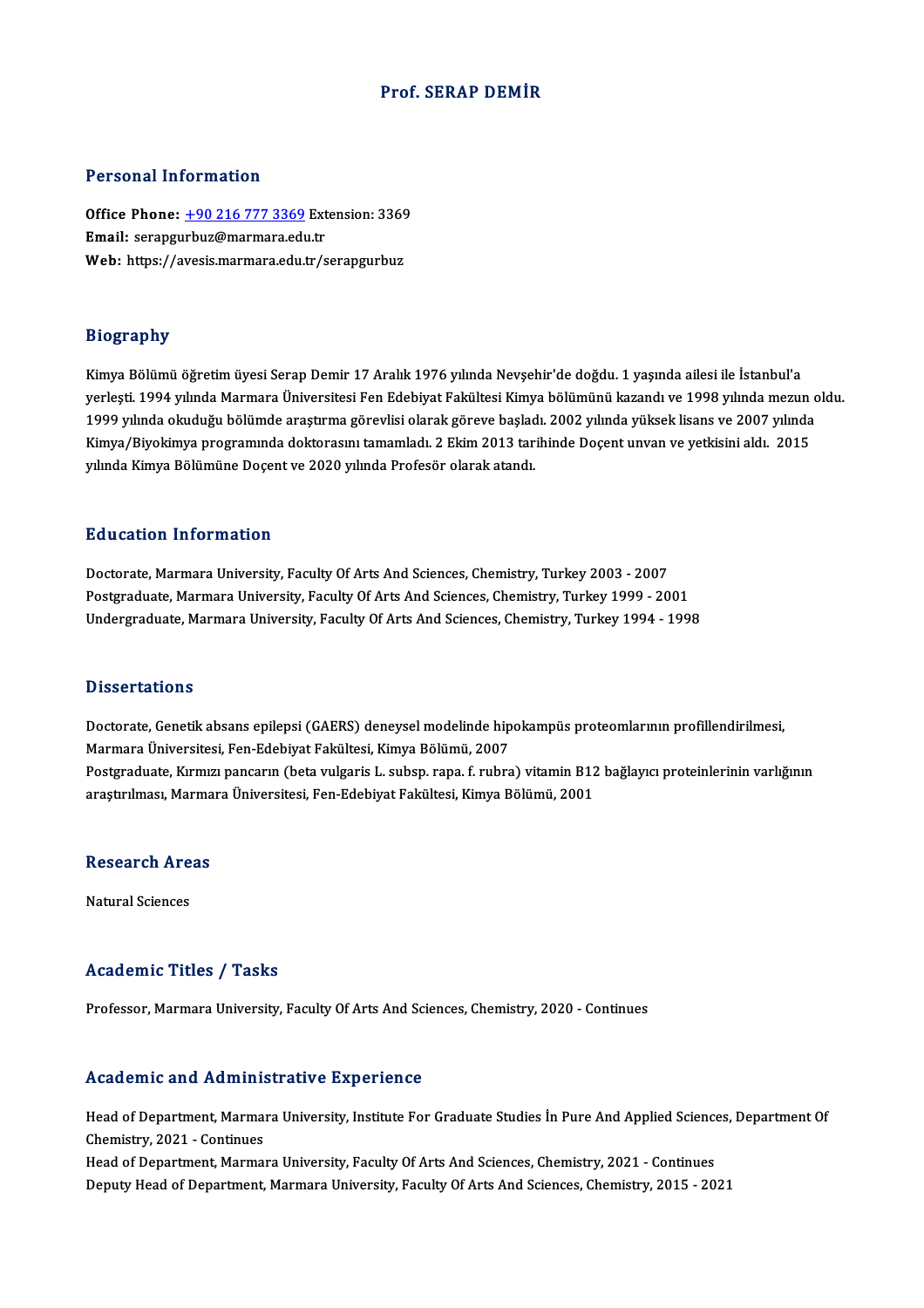#### Courses

Courses<br>Besin Biyokimyası, Undergraduate, 2020 - 2021<br>Biyokimya Undergraduate, 2020 - 2021 dourses<br>Besin Biyokimyası, Undergraduate, 2020<br>Biyokimya, Undergraduate, 2020 - 2021<br>Biyokimyasel Vöntemler II. Bestareduate Besin Biyokimyası, Undergraduate, 2020 - 2021<br>Biyokimya, Undergraduate, 2020 - 2021<br>Biyokimyasal Yöntemler II, Postgraduate, 2018 - 2019<br>Kriminal Laberatuvar Teknikleri, Undergraduate, 2019 Biyokimya, Undergraduate, 2020 - 2021<br>Biyokimyasal Yöntemler II, Postgraduate, 2018 - 2019<br>Kriminal Laboratuvar Teknikleri, Undergraduate, 2018 - 2019<br>Metabelik Kentrel, Desterate, 2019 - 2019 Biyokimyasal Yöntemler II, Postgraduate, 2018<br>Kriminal Laboratuvar Teknikleri, Undergrad<br>Metabolik Kontrol, Doctorate, 2018 - 2019<br>Enzim Teknolojisi, Undergraduate, 2019 Kriminal Laboratuvar Teknikleri, Undergraduate<br>Metabolik Kontrol, Doctorate, 2018 - 2019<br>Enzim Teknolojisi, Undergraduate, 2018 - 2019<br>Bivoltinya, Undergraduate, 2018 - 2019 Metabolik Kontrol, Doctorate, 2018 - 2019<br>Enzim Teknolojisi, Undergraduate, 2018 - 2019<br>Biyokimya, Undergraduate, 2018 - 2019 Uygulama Stajı,Undergraduate,2018 -2019 Biyokimya, Undergraduate, 2018 - 2019<br>Uygulama Stajı, Undergraduate, 2018 - 2019<br>Besin Biyokimyası, Undergraduate, 2017 - 2018<br>Kozmatik Kimyası, Undergraduate, 2018 - 2019 Uygulama Stajı, Undergraduate, 2018 - 2019<br>Besin Biyokimyası, Undergraduate, 2017 - 2018<br>Kozmetik Kimyası, Undergraduate, 2018 - 2019<br>Biyokimyasal Vöntemler II. Bestsraduate, 2017 Biyokimyasal Yöntemler II, Postgraduate, 2017 - 2018<br>Uygulama Stajı, Undergraduate, 2016 - 2017 Kozmetik Kimyası, Undergraduate, 2018 - 2019 Biyokimyasal Yöntemler II, Postgraduate, 2017 -<br>Uygulama Stajı, Undergraduate, 2016 - 2017<br>Kozmetik Kimyası, Undergraduate, 2017 - 2018<br>Biyokimya Undergraduata, 2017 - 2018 Uygulama Stajı, Undergraduate, 2016 - 20<br>Kozmetik Kimyası, Undergraduate, 2017<br>Biyokimya, Undergraduate, 2017 - 2018<br>Biyokimyasel Vöntemler I. Bostsraduate Kozmetik Kimyası, Undergraduate, 2017 - 2018<br>Biyokimya, Undergraduate, 2017 - 2018<br>Biyokimyasal Yöntemler I, Postgraduate, 2017 - 2018<br>Kriminal Labaratuvar Telmikleri, Undergraduate, 2018 Biyokimya, Undergraduate, 2017 - 2018<br>Biyokimyasal Yöntemler I, Postgraduate, 2017 - 2018<br>Kriminal Laboratuvar Teknikleri, Undergraduate, 2016 - 2017<br>Research Project, Undergraduate, 2017 - 2018 Biyokimyasal Yöntemler I, Postgraduate, 2017 -<br>Kriminal Laboratuvar Teknikleri, Undergraduat<br>Research Project, Undergraduate, 2017 - 2018<br>Metabelik Kentrel, Destenste, 2017 - 2018 Kriminal Laboratuvar Teknikleri, Undergrad<br>Research Project, Undergraduate, 2017 - 20<br>Metabolik Kontrol, Doctorate, 2017 - 2018<br>Bivokimya Laboratuvaru Undergraduate, 20 Research Project, Undergraduate, 2017 - 2018<br>Metabolik Kontrol, Doctorate, 2017 - 2018<br>Biyokimya Laboratuvarı, Undergraduate, 2016 - 2017<br>Biyokimya Undergraduate, 2016 - 2017 Metabolik Kontrol, Doctorate, 2017 - 2013<br>Biyokimya Laboratuvarı, Undergraduate,<br>Biyokimya, Undergraduate, 2016 - 2017<br>Besearsh Brejest, Undergraduate, 2016 Biyokimya Laboratuvarı, Undergraduate, 2016<br>Biyokimya, Undergraduate, 2016 - 2017<br>Research Project, Undergraduate, 2016 - 2017<br>Biyokimyasel Väntemler I. Bostareduate, 2016 Biyokimya, Undergraduate, 2016 - 2017<br>Research Project, Undergraduate, 2016 - 2017<br>Biyokimyasal Yöntemler I, Postgraduate, 2016 - 2017<br>Metabelik Kontrel, Dosterate, 2016 - 2017 Research Project, Undergraduate, 2016 - 2017<br>Biyokimyasal Yöntemler I, Postgraduate, 2016<br>Metabolik Kontrol, Doctorate, 2016 - 2017 Biyokimyasal Yöntemler I, Postgraduate, 201<br>Metabolik Kontrol, Doctorate, 2016 - 2017<br>Uygulama Stajı, Undergraduate, 2015 - 2016<br>Bitirme Ödevi, Undergraduate, 2015 - 2016 Uygulama Stajı, Undergraduate, 2015 - 2016<br>Bitirme Ödevi, Undergraduate, 2015 - 2016 BiyokimyasalYöntemler I,Postgraduate,2015 -2016 Bitirme Ödevi, Undergraduate, 2015 - 2016<br>Biyokimyasal Yöntemler I, Postgraduate, 2015 - 2016<br>Biyokimya Laboratuvarı II, Undergraduate, 2014 - 2015<br>Biyokimyada Özel Kanular, Postgraduate, 2014 - 2015 Biyokimyasal Yöntemler I, Postgraduate, 2015 - 2016<br>Biyokimya Laboratuvarı II, Undergraduate, 2014 - 2015<br>Biyokimyada Özel Konular, Postgraduate, 2014 - 2015<br>Biyokimyasal Yöntemler I, Postgraduate, 2014 - 2015 Biyokimya Laboratuvarı II, Undergraduate, 2014 - 2015<br>Biyokimyada Özel Konular, Postgraduate, 2014 - 2015<br>Biyokimyasal Yöntemler I, Postgraduate, 2014 - 2015<br>Biyokimya I, Undergraduate, 2014 - 2015 Biyokimyada Özel Konular, Postgraduate, 2<br>Biyokimyasal Yöntemler I, Postgraduate, 2<br>Biyokimya I, Undergraduate, 2014 - 2015<br>Biyokimya II, Undergraduate, 2013 - 2014 Biyokimyasal Yöntemler I, Postgraduate, 20<br>Biyokimya I, Undergraduate, 2014 - 2015<br>Biyokimya II, Undergraduate, 2013 - 2014<br>Biyokimya Laboratuyan L Undergraduate Biyokimya II, Undergraduate, 2013 - 2014<br>Biyokimya Laboratuvarı I, Undergraduate, 2013 - 2014

#### Advising Theses

Advising Theses<br>Demir S., Madakbaş S., İbuprofen ve parasetamolün çeşitli polimerik malzemelerden kontrollü salınımı, Postgraduate,<br>P. İMECE(Student), 2021 **B.A. Process**<br>B.<br>B.İMECE(Student), 2021<br>Domin S. Giğil A. B. İlaq t Demir S., Madakbaş S., İbuprofen ve parasetamolün çeşitli polimerik malzemelerden kontrollü salınımı, Postgra<br>B.İMECE(Student), 2021<br>Demir S., Çiğil A. B. , İlaç taşıyıcı sistemler olarak manyetik Fe3O4 nanoparçacıkları iç

B.İMECE(Student), 2021<br>Demir S., Çiğil A. B. , İlaç taşıyıcı sistemler olarak manyetik Fe304 nanopaı<br>hazırlanması ve karakterizasyonu, Postgraduate, Ş.TUNA(Student), 2020<br>Demir S. Colmaksı E. Beltinesın ambarlit YAD 4 resi

Demir S., Çiğil A. B. , İlaç taşıyıcı sistemler olarak manyetik Fe3O4 nanoparçacıkları içeren hibrit nanomalzeme<br>hazırlanması ve karakterizasyonu, Postgraduate, Ş.TUNA(Student), 2020<br>Demir S., Çakmakçı E., Pektinazın amber hazırlanması ve karakterizasyo<br>Demir S., Çakmakçı E., Pektinaz<br>D.HOCAOĞLU(Student), 2019<br>Domir S. *Colmaksı E. POL*İVİN Demir S., Çakmakçı E., Pektinazın amberlit XAD-4 reçinelerine klik reaksiyonlarla immobilizasyonu, Postgraduate,<br>D.HOCAOĞLU(Student), 2019<br>Demir S., Çakmakçı E., POLİVİNİL ALKOL, JELATİN VE HİDROKSİMETİL SELÜLOZ İÇEREN ÇAP

D.HOCAOĞLU(Student), 2019<br>Demir S., Çakmakçı E., POLİVİNİL ALKOL, JELATİN VE HİDROKSİMETİL SELÜLOZ İ@<br>LİPAZ ENZİMİNİN İMMOBİLİZASYONU, Postgraduate, E.ÖZAYDIN(Student), 2019<br>Demir S. Colmaksı E. Aldebit fanksiyenelitesine Demir S., Çakmakçı E., POLİVİNİL ALKOL, JELATİN VE HİDROKSİMETİL SELÜLOZ İÇEREN ÇAPRAZ BAĞLI HİDROJELE<br>LİPAZ ENZİMİNİN İMMOBİLİZASYONU, Postgraduate, E.ÖZAYDIN(Student), 2019<br>Demir S., Çakmakçı E., Aldehit fonksiyonelitesi

LİPAZ ENZİMİNİN İMMOBİLİZASYONU, Postgraduate, E.ÖZAYDIN(Student), 2019<br>Demir S., Çakmakçı E., Aldehit fonksiyonelitesine sahip polimerik yüzeye antikorların kovalent olarak immobilizasyonu,<br>Postgraduate, M.PELİN(Student), Demir S., Çakmakçı E., Aldehit fonksiyonelitesine sahip polimerik yüzeye antikorların kovalent olarak immobilizasyo<br>Postgraduate, M.PELİN(Student), 2017<br>Demir S., Ogan A., Asetilkolinesteraz (AChE) Enziminin Poliakrilik As

Postgraduate, M.PELİN(Student), 2017<br>Demir S., Ogan A., Asetilkolinesteraz (AChE) Enziminin Poliakril:<br>İmmobilizasyonu, Postgraduate, B.ÇAKIROĞLU(Student), 2015<br>Demir S. Lines enziminin UV surlanıyla sertləsəbilən səl işl Demir S., Ogan A., Asetilkolinesteraz (AChE) Enziminin Poliakrilik Asit Esaslı Nanofiber Membran Üzerine Kovale<br>İmmobilizasyonu, Postgraduate, B.ÇAKIROĞLU(Student), 2015<br>Demir S., Lipaz enziminin UV ışınlarıyla sertleşebil

İmmobilizasyonu, Postgraduate, B.ÇAKIR<br>Demir S., Lipaz enziminin UV ışınlarıyla sı<br>Postgraduate, D.DÖNGEZ(Student), 2015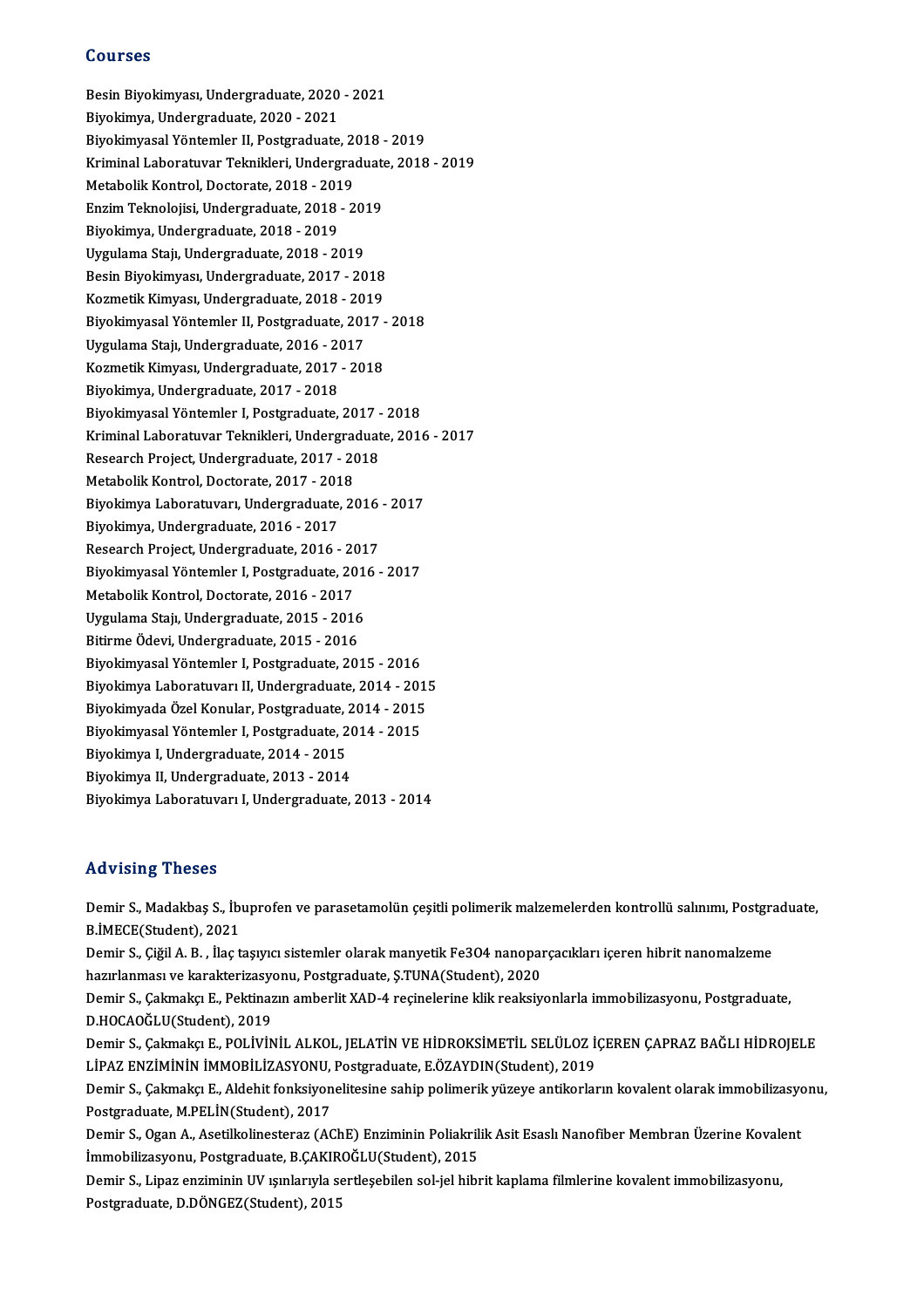Demir S., Ogan A., Laktaz enziminin immobilizasyonu, Postgraduate, O.SARSAR(Student), 2015 Demir S., Ogan A., Çeşitli kumarin türlerinin oksidatif stres üzerine etkisi, Postgraduate, N.ARSLAN(Student), 2012

### Articles Published in Journals That Entered SCI, SSCI and AHCI Indexes

rticles Published in Journals That Entered SCI, SSCI and AHCI Indexes<br>I. Optimizing the immobilization conditions of beta-galactosidase on UV-cured epoxy-based polymeric<br>film using reeponse surfase methodology Second and the state of the state of the state of the state of the using response surface methodology<br>Film using response surface methodology<br>Review Civil A. Danis O. Serser O. Kehreman M Optimizing the immobilization conditions of beta-galactosida<br>film using response surface methodology<br>Beyler-Çigil A., Danis Ö., Sarsar O., Kahraman M. V. , Ogan A., Demir S.<br>JOUPMAL OF FOOD PIOCHEMISTRY vol 45, no.4, 2021 film using response surface methodology<br>Beyler-Çigil A., Danis Ö., Sarsar O., Kahraman M. V. , Ogan A., Demir S.<br>JOURNAL OF FOOD BIOCHEMISTRY, vol.45, no.4, 2021 (Journal Indexed in SCI) Beyler-Çigil A., Danis Ö., Sarsar O., Kahraman M. V. , Ogan A., Demir S.<br>JOURNAL OF FOOD BIOCHEMISTRY, vol.45, no.4, 2021 (Journal Indexed in SCI)<br>II. Investigation of HMG-CoA reductase inhibitory and antioxidant effects o JOURNAL OF<br>Investigatio<br>derivatives<br>Oreln L. DAN Investigation of HMG-CoA reductase inhibitory and antiox<br>derivatives<br>Ozalp L., DANIŞ Ö., Yuce-Dursun B., DEMİR S., Gunduz C., OGAN A.<br>ARCHIV DER BHARMAZIE vol 252, no.10, 2020 (Journal Indoved derivatives<br>Ozalp L., DANIŞ Ö., Yuce-Dursun B., DEMİR S., Gunduz C., OGAN A.<br>ARCHIV DER PHARMAZIE, vol.353, no.10, 2020 (Journal Indexed in SCI)<br>Immebilization of nestinase en nelystbyleneimine based sunner Ozalp L., DANIŞ Ö., Yuce-Dursun B., DEMİR S., Gunduz C., OGAN A.<br>ARCHIV DER PHARMAZIE, vol.353, no.10, 2020 (Journal Indexed in SCI)<br>III. Immobilization of pectinase on polyethyleneimine based support via spontaneous amino **ARCHIV D<br>Immobili<br>reaction<br>OKTAY P** OKTAY B., DEMİR S., Kayaman-Apohan N. reaction<br>OKTAY B., DEMİR S., Kayaman-Apohan N.<br>Food and Bioproducts Processing, vol.122, pp.159-168, 2020 (Journal Indexed in SCI)<br>Nanbydnalytia sal. sal. suntbesined alisasilayana nesin neinforsed thiel and n OKTAY B., DEMİR S., Kayaman-Apohan N.<br>Food and Bioproducts Processing, vol.122, pp.159-168, 2020 (Journal Indexed in SCI)<br>IV. Nonhydrolytic sol-gel synthesized oligosiloxane resin reinforced thiol-ene photocured coatings f Food and Bioproducts Processing, vol.122, pp.15<br>Nonhydrolytic sol-gel synthesized oligosilo<br>the immobilization of acetylcholinesterase<br>Calmaka E. Domir S Nonhydrolytic sol-<br>the immobilization<br>Çakmakçı E., Demir S.<br>JOUPNAL OF SOL CEL the immobilization of acetylcholinesterase<br>Cakmakçı E., Demir S.<br>JOURNAL OF SOL-GEL SCIENCE AND TECHNOLOGY, vol.91, no.1, pp.72-81, 2019 (Journal Indexed in SCI) Cakmakçı E., Demir S.<br>JOURNAL OF SOL-GEL SCIENCE AND TECHNOLOGY, vol.91, no.1, pp.72-81, 2019 (Journal Indexed in SCI)<br>V. Preparation of a Poly(ethylene glycol)-Based Cross-Linked Network from a Click Reaction for<br>Fraume I **JOURNAL OF SOL-GEL SCIE<br>Preparation of a Poly(e<br>Enzyme Immobilization<br>Oltav B. Domir S. Kayamay** Preparation of a Poly(ethylene gly<br>Enzyme Immobilization<br>Oktay B., Demir S., Kayaman Apohan N.<br>CHEMISTRYSELECT vol 4 no 20 nn 60. Enzyme Immobilization<br>Oktay B., Demir S., Kayaman Apohan N.<br>CHEMISTRYSELECT, vol.4, no.20, pp.6055-6059, 2019 (Journal Indexed in SCI)<br>Amine functional magnetic nanonarticles via weterborne thiel ane sur Oktay B., Demir S., Kayaman Apohan N.<br>CHEMISTRYSELECT, vol.4, no.20, pp.6055-6059, 2019 (Journal Indexed in SCI)<br>VI. Amine functional magnetic nanoparticles via waterborne thiol-ene suspension photopolymerization<br>for antib CHEMISTRYSELECT, vol.4, no.20<br>Amine functional magnetic n<br>for antibody immobilization<br>Muhsin B. CAKMAKCLE, DEMIP Amine functional magnetic nanoparticl<br>for antibody immobilization<br>Muhsir P., ÇAKMAKÇI E., DEMİR S., OGAN A.<br>COLLOUDS AND SURFACES P PIOINTEREAC for antibody immobilization<br>Muhsir P., ÇAKMAKÇI E., DEMİR S., OGAN A.<br>COLLOIDS AND SURFACES B-BIOINTERFACES, vol.170, pp.122-128, 2018 (Journal Indexed in SCI)<br>Covelant immobilization of asetylebelinesterase en a novel pol Muhsir P., ÇAKMAKÇI E., DEMİR S., OGAN A.<br>COLLOIDS AND SURFACES B-BIOINTERFACES, vol.170, pp.122-128, 2018 (Journal Indexed in SCI)<br>VII. Covalent immobilization of acetylcholinesterase on a novel polyacrylic acid-based COLLOIDS A<br>Covalent in<br>membrane<br>CAVIDOČI II Covalent immobilization of acetylcholinesterase on a nov<br>membrane<br>ÇAKIROĞLU B., Cigil A.B. , OGAN A., KAHRAMAN M. V. , DEMİR S.<br>ENCINEEPINC IN LIEE SCIENCES .vol 19. no.4. np.254,262,2019 membrane<br>ÇAKIROĞLU B., Cigil A. B. , OGAN A., KAHRAMAN M. V. , DEMİR S.<br>ENGINEERING IN LIFE SCIENCES, vol.18, no.4, pp.254-262, 2018 (Journal Indexed in SCI) CAKIROĞLU B., Cigil A. B. , OGAN A., KAHRAMAN M. V. , DEMİR S.<br>ENGINEERING IN LIFE SCIENCES, vol.18, no.4, pp.254-262, 2018 (Journal Indexed in SCI)<br>VIII. Magnetic nanoparticle containing thiol-ene crosslinked hydrogels fo release of hydrophobic drugs<br>Oktay B., Demir S., Kayaman Apohan N. Magnetic nanoparticle containing t<br>release of hydrophobic drugs<br>Oktay B., Demir S., Kayaman Apohan N.<br>POLYMER COMPOSITES, vol 29, 2019 (I POLYMER COMPOSITES, vol.39, 2018 (Journal Indexed in SCI) Oktay B., Demir S., Kayaman Apohan N.<br>POLYMER COMPOSITES, vol.39, 2018 (Journal Indexed in SCI)<br>IX. Preparation, characterization, and in vitro evaluation of isoniazid and rifampicin-loaded<br>Archaeosomos POLYMER COMP<br>Preparation, ch<br>archaeosomes Preparation, characterization, and in vitro evaluation of isoniazid and rif<br>archaeosomes<br>Attar A., Bakir C., Yuce-Dursun B., Demir S., Çakmakçı E., Danış Ö., Birbir M., Ogan A.<br>CHEMICAL BIOLOCY & DRUC DESICN val91 no 1 nn archaeosomes<br>Attar A., Bakir C., Yuce-Dursun B., Demir S., Çakmakçı E., Danış Ö., Birbir M., Ogan A.<br>CHEMICAL BIOLOGY & DRUG DESIGN, vol.91, no.1, pp.153-161, 2018 (Journal Indexed in SCI)<br>Physisal and Covalent Immebilizat Attar A., Bakir C., Yuce-Dursun B., Demir S., Çakmakçı E., Danış Ö., Birbir M., Ogan A.<br>CHEMICAL BIOLOGY & DRUG DESIGN, vol.91, no.1, pp.153-161, 2018 (Journal Indexed in SCI)<br>X. Physical and Covalent Immobilization of Lip CHEMICAL<br>Physical<br>Coatings<br>CAKMAKC ÇAKMAKÇI E., Muhsir P., DEMİR S. APPLIED BIOCHEMISTRY AND BIOTECHNOLOGY, vol.181, no.3, pp.1030-1047, 2017 (Journal Indexed in SCI) CAKMAKÇI E., Muhsir P., DEMİR S.<br>APPLIED BIOCHEMISTRY AND BIOTECHNOLOGY, vol.181, no.3, pp.1030-1047, 2017 (Journal Indexed in SCI)<br>XI. Maleic anhydride functionalization of OSTE based coatings via thiol-ene "Click" reacti APPLIED BIOCHEMISTRY AND BIOTECHN<br>Maleic anhydride functionalization of<br>covalent immobilization of xylanase<br>CAKMAKCLE, Yugo Durgun B., DEMIR S Maleic anhydride functionalization<br>covalent immobilization of xylanase<br>CAKMAKÇI E., Yuce-Dursun B., DEMİR S.<br>PEACTIVE & EUNCTIONAL POLYMEDS. covalent immobilization of xylanase<br>CAKMAKÇI E., Yuce-Dursun B., DEMİR S.<br>REACTIVE & FUNCTIONAL POLYMERS, vol.111, pp.38-43, 2017 (Journal Indexed in SCI) XII. Synthesis of selected 3-and 4-arylcoumarin derivatives and evaluation as potent antioxidants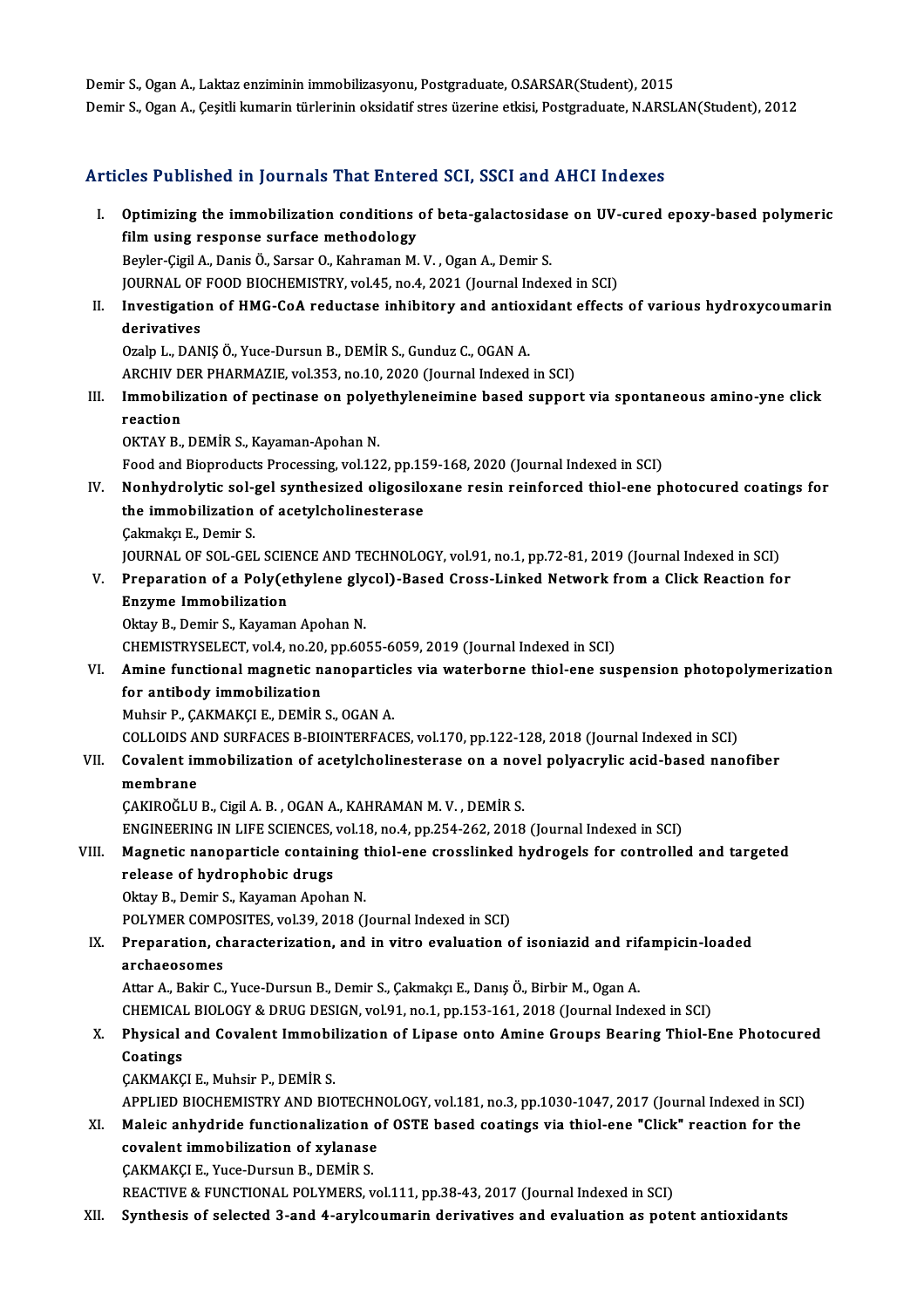DANIŞÖ., DEMİR S., Gunduz C., ALPARSLAN M. M., ALTUN S., Yuce-Dursun B. DANIŞ Ö., DEMİR S., Gunduz C., ALPARSLAN M. M. , ALTUN S., Yuce-Dursun B.<br>RESEARCH ON CHEMICAL INTERMEDIATES, vol.42, no.6, pp.6061-6077, 2016 (Journal Indexed in SCI)<br>Preperation and characterization of sol sel bybrid sos

XIII. Preparation and characterization of sol-gel hybrid coating films for covalent immobilization of lipase<br>enzvme RESEARC<br>Prepara<br>enzyme<br><sup>Vuce Dur</sup>

Yuce-Dursun B., Cigil A.B., Dongez D., KAHRAMAN M.V., OGAN A., DEMİR S. JOURNAL OF MOLECULAR CATALYSIS B-ENZYMATIC, vol.127, pp.18-25, 2016 (Journal Indexed in SCI)

Yuce-Dursun B., Cigil A. B. , Dongez D., KAHRAMAN M. V. , OGAN A., DEMIR S.<br>JOURNAL OF MOLECULAR CATALYSIS B-ENZYMATIC, vol.127, pp.18-25, 2016 (Journal Indexed in SCI)<br>XIV. Immobilization of alpha-amylase onto poly(gl JOURN<br>I<mark>mmol</mark><br>ATRP<br>Oktav l I<mark>mmobilization of alpha-amylase o</mark><br>ATRP<br>Oktay B., Demir S., Kayaman Apohan N.<br>MATEPIALS SCIENCE & ENCINEEPINC

ATRP<br>Oktay B., Demir S., Kayaman Apohan N.<br>MATERIALS SCIENCE & ENGINEERING C-MATERIALS FOR BIOLOGICAL APPLICATIONS, vol.50, pp.386-393, 2015<br>(Jaurnal Indoxed in SCI) Oktay B., Demir S., Kayam<br>MATERIALS SCIENCE & E<br>(Journal Indexed in SCI)<br>Protoomis shangse in (Journal Indexed in SCI)

XV. Proteomic changes in the cortex membrane fraction of genetic absence epilepsy rats from<br>Strasbourg

Yuce-Dursun B., DANIŞÖ., DEMİR S., OGAN A., ONAT F. Strasbourg<br>Yuce-Dursun B., DANIŞ Ö., DEMİR S., OGAN A., ONAT F.<br>JOURNAL OF INTEGRATIVE NEUROSCIENCE, vol.13, no.4, pp.633-644, 2014 (Journal Indexed in SCI)<br>EVALUATION OF ANTIOXIDANT, PADICAL, SCAVENCINC AND ACETYLCHOLINES Yuce-Dursun B., DANIŞ Ö., DEMİR S., OGAN A., ONAT F.<br>JOURNAL OF INTEGRATIVE NEUROSCIENCE, vol.13, no.4, pp.633-644, 2014 (Journal Indexed in SCI)<br>ACTIVITIES OF VARIOUS CULINARY HERRS CULTIVATED IN SOUTHERN TURKEY

- JOURNAL OF INTEGRATIVE NEUROSCIENCE, vol.13, no.4, pp.633-644, 2014 (Journal Index<br>EVALUATION OF ANTIOXIDANT, RADICAL-SCAVENGING AND ACETYLCHOLINEST<br>ACTIVITIES OF VARIOUS CULINARY HERBS CULTIVATED IN SOUTHERN TURKEY<br>DANIS EVALUATION OF ANTIOXIDANT, RADICAL-SCAVENGING AND ACET<br>ACTIVITIES OF VARIOUS CULINARY HERBS CULTIVATED IN SOUTH<br>DANIŞ Ö., Yuce-Dursun B., Cimen T., DEMİR S., SALAN Ü., Yalcin G., OGAN A.<br>JOUPMAL OF FOOD BIOCUEMISTRY vol 28 ACTIVITIES OF VARIOUS CULINARY HERBS CULTIVATED IN SOUTHERN TURKEY<br>DANIŞ Ö., Yuce-Dursun B., Cimen T., DEMİR S., SALAN Ü., Yalcin G., OGAN A.<br>JOURNAL OF FOOD BIOCHEMISTRY, vol.38, no.6, pp.602-611, 2014 (Journal Indexed in DANIŞ Ö., Yuce-Dursun B., Cimen T., DEMİR S., SALAN Ü., Yalcin G., OGAN A.<br>JOURNAL OF FOOD BIOCHEMISTRY, vol.38, no.6, pp.602-611, 2014 (Journal Indexed in SCI)<br>XVII. Immobilization of alpha- amylase on aminated polyimide
- **JOURNAL OF FOO<br>Immobilization<br>and properties**<br>CAKMAKCLE Cig Immobilization of alpha- amylase on aminated polyimide<br>and properties<br>ÇAKMAKÇI E., Cigil A. B. , DANIŞ Ö., DEMİR S., KAHRAMAN M. V.<br>STARCH STARKE vol 66 nn 274-280-2014 (Journal Indoved in and properties<br>ÇAKMAKÇI E., Cigil A. B. , DANIŞ Ö., DEMİR S., KAHRAMAN M. V.<br>STARCH-STARKE, vol.66, pp.274-280, 2014 (Journal Indexed in SCI)<br>Alpha Amylase Immebilization on Enevy Containing Thiel En

- CAKMAKÇI E., Cigil A. B. , DANIŞ Ö., DEMİR S., KAHRAMAN M. V.<br>STARCH-STARKE, vol.66, pp.274-280, 2014 (Journal Indexed in SCI)<br>XVIII. Alpha-Amylase Immobilization on Epoxy Containing Thiol-Ene Photocurable Materials<br>Ca STARCH-STARKE, vol.66, pp.274-280, 2014 (Journal Indexe<br>Alpha-Amylase Immobilization on Epoxy Containing<br>Çakmakçı E., Danış Ö., Demir S., Mulazim Y., Kahraman M. V.<br>JOUPMAL OE MICROBIOLOCY AND BIOTECHNOLOCY vol.33 Alpha-Amylase Immobilization on Epoxy Containing Thiol-Ene Photocurable Materials<br>Çakmakçı E., Danış Ö., Demir S., Mulazim Y., Kahraman M. V.<br>JOURNAL OF MICROBIOLOGY AND BIOTECHNOLOGY, vol.23, no.2, pp.205-210, 2013 (Journ
	- Cakmakçı E., Danış Ö., Demir S., Mulazim Y., Kahraman M. V.<br>JOURNAL OF MICROBIOLOGY AND BIOTECHNOLOGY, vol.23, no.2, pp.205-210, 2013 (Journal Indexed in SCI)<br>XIX. Covalent immobilization of a-amylase onto thermally cr **JOURNAL OF MICROB**<br>Covalent immobilize<br>hybrid membranes<br>Posturk E. DEMIB S. J Covalent immobilization of a-amylase onto thermally crosslinked electrospun PVA/PAA nanofibrous<br>hybrid membranes<br>Basturk E., DEMİR S., DANIŞ Ö., KAHRAMAN M. V.
		-

JOURNAL OF APPLIED POLYMER SCIENCE, vol.127, no.1, pp.349-355, 2013 (Journal Indexed in SCI)

XX. Xylanase immobilization on functionalized polyaniline support by covalent attachment MADAKBAŞ S., DANIŞ Ö., DEMİR S., KAHRAMAN M. V.

STARCH-STARKE, vol.65, pp.146-150, 2013 (Journal Indexed in SCI)

- MADAKBAŞ S., DANIŞ Ö., DEMİR S., KAHRAMAN M. V.<br>STARCH-STARKE, vol.65, pp.146-150, 2013 (Journal Indexed in SCI)<br>XXI. alpha-Amylase immobilization on functionalized nano CaCO3 by covalent attachment<br>DEMİR S. Col.5 B., KAHR DEMİR S., Gok S. B., KAHRAMAN M. V.<br>STARCH-STARKE, vol.64, no.1, pp.3-9, 2012 (Journal Indexed in SCI) alpha-Amylase immobilization on functionalized nano CaCO3<br>DEMİR S., Gok S. B. , KAHRAMAN M. V.<br>STARCH-STARKE, vol.64, no.1, pp.3-9, 2012 (Journal Indexed in SCI)<br>Changes in intrasellular pretain expression in sertex, thele
- DEMİR S., Gok S. B. , KAHRAMAN M. V.<br>STARCH-STARKE, vol.64, no.1, pp.3-9, 2012 (Journal Indexed in SCI)<br>XXII. Changes in intracellular protein expression in cortex., thalamus and hippocampus in a genetic rat<br>model of a model of absence epilepsy Changes in intracellular protein expression in cortex., thalamus and hipp<br>model of absence epilepsy<br>DANIŞ Ö., DEMİR S., GÜNEL A., Aker R., GÜLÇEBİ İDRİZ OĞLU M., ONAT F., OGAN A.<br>PRAIN RESEARCH BULLETIN vol 84 no 6 np 381

DANIŞ Ö., DEMİR S., GÜNEL A., Aker R., GÜLÇEBİ İDRİZ OĞLU M., ONAT F., OGAN A.<br>BRAIN RESEARCH BULLETIN, vol.84, no.6, pp.381-388, 2011 (Journal Indexed in SCI)

## DANIŞ Ö., DEMİR S., GÜNEL A., Aker R., GÜLÇEBİ İDRİZ OĞLU M., ONAT F., OGAN A.<br>BRAIN RESEARCH BULLETIN, vol.84, no.6, pp.381-388, 2011 (Journal Indexed in SCI)<br>XXIII. Preparation and characterization of UV-curable poly **BRAIN RESEARCH I<br>Preparation and exylanase enzyme**<br>Aldomin 7 S - DEM Preparation and characterization of UV-curable<br>xylanase enzyme<br>Akdemir Z. S. , DEMİR S., KAHRAMAN M. V. , Apohan N.<br>JOUPNAL OE MOLECULAR CATALYSIS B ENZYMATIC v xylanase enzyme<br>Akdemir Z. S. , DEMİR S., KAHRAMAN M. V. , Apohan N.<br>JOURNAL OF MOLECULAR CATALYSIS B-ENZYMATIC, vol.68, no.1, pp.104-108, 2011 (Journal Indexed in SCI)<br>Preperation, characterization, and drug release prepe

Akdemir Z. S. , DEMİR S., KAHRAMAN M. V. , Apohan N.<br>JOURNAL OF MOLECULAR CATALYSIS B-ENZYMATIC, vol.68, no.1, pp.104-108, 2011 (Journal Indexed in SCI)<br>XXIV. Preparation, characterization, and drug release properties of p JOURNAL OF MOLECULAR CATALYSIS B-ENZYMATIC, vo<br>Preparation, characterization, and drug release p<br>hydrogels having beta-cyclodextrin functionality<br>DEMIRS, KAHRAMAN M.V., Bore N. KAXAMAN AROHA DEMİR S., KAHRAMAN M.V., Bora N., KAYAMAN APOHAN N., OGAN A. hydrogels having beta-cyclodextrin functionality<br>DEMİR S., KAHRAMAN M. V. , Bora N., KAYAMAN APOHAN N., OGAN A.<br>JOURNAL OF APPLIED POLYMER SCIENCE, vol.109, no.2, pp.1360-1368, 2008 (Journal Indexed in SCI)<br>Intrinsis feste

DEMIR S., KAHRAMAN M. V. , Bora N., KAYAMAN APOHAN N., OGAN A.<br>JOURNAL OF APPLIED POLYMER SCIENCE, vol.109, no.2, pp.1360-1368, 2008 (Journal Indexed in SCI)<br>XXV. Intrinsic factor and vitamin B12 complex-loaded poly[lactic JOURNAL OF APPLIED POLYMER SCIENCE, vol.109, no<br>Intrinsic factor and vitamin B12 complex-loade<br>preparation, characterization and drug release<br>PEMIP S. OCAN A. KAYAMAN APOUAN N Intrinsic factor and vitamin B12 complex-loaded poly[lactic-co-(glycolic acid)] microspheres:<br>preparation, characterization and drug release<br>DEMİR S. OGAN A. KAYAMAN APOHAN N.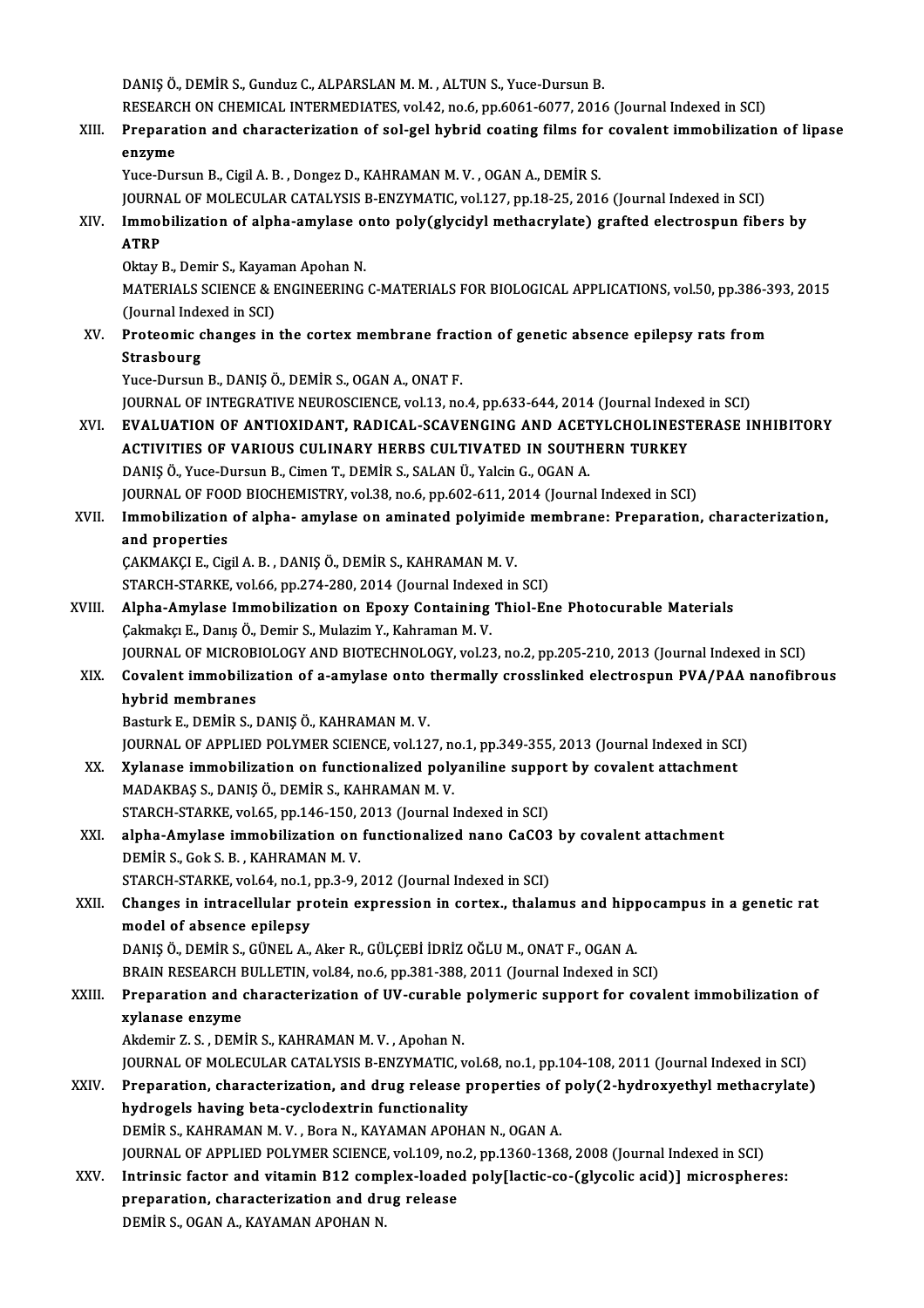#### Articles Published in Other Journals

- I. Magnetite nanoparticle polymer composites for prolonged and controlled drug release<br>I. Magnetite nanoparticle polymer composites for prolonged and controlled drug release Magnetite nanoparticle polymer competently below that the Magnetite nanoparticle polymer competently below that a particle polymer and the state of the state of the state of the state of the state of the state of the state Magnetite nanoparticle polymer composites for prolonged and contr<br>OKTAY B., DEMİR S., KAYAMAN APOHAN N.<br>PLASTICS RESEARCH ONLINE, 2016 (Refereed Journals of Other Institutions)<br>Inhibition of Pengreatic Lineseby Gulinery Pl OKTAY B., DEMIR S., KAYAMAN APOHAN N.<br>PLASTICS RESEARCH ONLINE, 2016 (Refereed Journals of Other<br>II. Inhibition of Pancreatic Lipaseby Culinary Plant Extracts<br>DANIS Ö. OCAN A. DAMI A.A. VÜCE DUBSIN B. DEMIR S. SALAI
- PLASTICS RESEARCH ONLINE, 2016 (Refereed Journals of Other Inst<br>Inhibition of Pancreatic Lipaseby Culinary Plant Extracts<br>DANIŞ Ö., OGAN A., DAMLA A., YÜCE DURSUN B., DEMİR S., SALAN Ü.<br>International Journal of Plant Pialo II. Inhibition of Pancreatic Lipaseby Culinary Plant Extracts<br>DANIŞ Ö., OGAN A., DAMLA A., YÜCE DURSUN B., DEMİR S., SALAN Ü.<br>International Journal of Plant Biology & Research, vol.3, pp.1038-1040, 2015 (Refereed Journals DANIS Ö., OGAN A., DAMLA A., YÜCE DURSUN B., DEMİR S., SALAN Ü.

#### Refereed Congress / Symposium Publications in Proceedings

- efereed Congress / Symposium Publications in Proceedings<br>I. Asetikolinesterazın UV ışınları ile sertleşen glisidil fonksiyonel polimer yüzeyine immobilizasyonu<br>DEMİR S. Aygan A. GAKMAKÇI E Asetikolinesterazın UV ışınlar<br>DEMİR S., Aygan A., ÇAKMAKÇI E.<br>20 Ulucal Vinus Vongresi Turka Asetikolinesterazın UV ışınları ile sertleşen glisidil f<br>DEMİR S., Aygan A., ÇAKMAKÇI E.<br>30. Ulusal Kimya Kongresi, Turkey, 5 - 08 November 2018<br>Mırmır Balığından (Lithegnathus mormurus) Kolaja DEMİR S., Aygan A., ÇAKMAKÇI E.<br>30. Ulusal Kimya Kongresi, Turkey, 5 - 08 November 2018<br>II. Mırmır Balığından (Lithognathus mormyrus) KolajenEkstraksiyonu, Karakterizasyonu ve İlaç<br>SalınımÖzelliklerinin İncelenmesi 30. Ulusal Kimya Kongresi, Turkey, 5 -<br>Mırmır Balığından (Lithognathus<br>SalınımÖzelliklerinin İncelenmesi<br>Danıs Ö. Demir S. Wafula M. W. Vüçe
- Mırmır Balığından (Lithognathus mormyrus) KolajenE<br>SalınımÖzelliklerinin İncelenmesi<br>Danış Ö., Demir S., Wafula M.W., Yüce Dursun B., Çakmakçı E.<br>20 Ulucal Kimua Kongresi Carimagusa Cunrus (Kita) 5 09. SalınımÖzelliklerinin İncelenmesi<br>Danış Ö., Demir S., Wafula M. W. , Yüce Dursun B., Çakmakçı E.<br>30. Ulusal Kİmya Kongresi, Gazimagusa, Cyprus (Kktc), 5 - 08 November 2018<br>In vitre and in silise investisation of antioxidat Danış Ö., Demir S., Wafula M. W. , Yüce Dursun B., Çakmakçı E.<br>30. Ulusal Kimya Kongresi, Gazimagusa, Cyprus (Kktc), 5 - 08 November 2018<br>III. In vitro and in silico investigation of antioxidative and HMG-CoA reductase inh
- 30. Ulusal Kİmya Kongresi, Gazima<br>In vitro and in silico investiga<br>various coumarin derivatives<br>Örela L DANIS Ö, VÜCE DURSUN I In vitro and in silico investigation of antioxidativ<br>various coumarin derivatives<br>Özalp l., DANIŞ Ö., YÜCE DURSUN B., DEMİR S., OGAN A.<br><sup>7th International Congress of Molegular Medicine, İstan</sup> various coumarin derivatives<br>Özalp I., DANIŞ Ö., YÜCE DURSUN B., DEMİR S., OGAN A.<br>7th International Congress of Molecular Medicine, İstanbul, Turkey, 5 - 07 September 2019

Özalp I., DANIŞ Ö., YÜCE DURSUN B., DEMİR S., OGAN A.<br>7th International Congress of Molecular Medicine, İstanbul, Turkey, 5 - 07 September 2019<br>IV. Immobilization of lipase enzyme onto crosslinked hydrogel containing polyv 7th International Congress<br>Immobilization of lipase<br>carboxymethylcellulose<br>DANIS Ö ÖZAVDIN E CAK Immobilization of lipase enzyme onto cro<br>carboxymethylcellulose<br>DANIŞ Ö., ÖZAYDIN E., ÇAKMAKÇI E., DEMİR S.<br>1st International Health Sciences and Life Cons carboxymethylcellulose<br>DANIŞ Ö., ÖZAYDIN E., ÇAKMAKÇI E., DEMİR S.<br>1st International Health Sciences and Life Congress, 2 - 05 May 2018<br>Immebilization of nestinese via elisk reastion en emberlite V.

- DANIŞ Ö., ÖZAYDIN E., ÇAKMAKÇI E., DEMİR S.<br>1st International Health Sciences and Life Congress, 2 05 May 2018<br>V. Immobilization of pectinase via click reaction on amberlite XAD-4 resins<br>Cakmakçı E., Danış Ö., Hocaoğlu D 1st International Health Sciences and Life Congress, 2 - 05 M<br>Immobilization of pectinase via click reaction on amb<br>Çakmakçı E., Danış Ö., Hocaoğlu D., Yüce Dursun B., Demir S. Immobilization of pectinase via click reaction on amberlite XAD-4 resins<br>Çakmakçı E., Danış Ö., Hocaoğlu D., Yüce Dursun B., Demir S.<br>3rd International Conference on New Trends in Chemistry, Helsinki, Finland, 28 - 30 Apri Cakmakçı E., Danış Ö., Hocaoğlu D., Yüce Dursun B., Demir S.<br>3rd International Conference on New Trends in Chemistry, Helsinki, Finland, 28 -<br>VI. Antibody immobilization onto amine functional magnetic nanoparticles<br>MURSE M
- 3rd International Conference on New Trends in Chemistry, Helsink<br>Antibody immobilization onto amine functional magnetic na<br>MUHSİR M. P. , YÜCE DURSUN B., DANIŞ Ö., DEMİR S., ÇAKMAKÇI E.<br>2rd International Conference on New Antibody immobilization onto amine functional magnetic nanoparticle<br>MUHSİR M. P. , YÜCE DURSUN B., DANIŞ Ö., DEMİR S., ÇAKMAKÇI E.<br>3rd International Conference on New Trends in Chemistry, 28 - 30 April 2017<br>Extraction of c
- MUHSIR M. P. , YÜCE DURSUN B., DANIŞ Ö., DEMIR S., ÇAKMAKÇI E.<br>3rd International Conference on New Trends in Chemistry, 28 30 April 2017<br>VII. Extraction of collagen from food waste and the preparation of polyhydroxyalkan 3rd International Conference on New Trends in Chemistry, 28 - 3<br>Extraction of collagen from food waste and the preparati<br>DANIŞ Ö., WAFULA M., YÜCE DURSUN B., DEMİR S., ÇAKMAKÇI E.<br>2rd International Conference on New Trends Extraction of collagen from food waste and the preparation of polyhydro<br>DANIŞ Ö., WAFULA M., YÜCE DURSUN B., DEMİR S., ÇAKMAKÇI E.<br>3rd International Conference on New Trends in Chemistry, 28 April - 30 July 2017<br>MACNETIC E 3rd International Conference on New Trends in Chemistry, 28 April - 30 July 2017
- DANIŞ Ö., WAFULA M., YÜCE DURSUN B., DEMİR S., ÇAKMAKÇI E.<br>3rd International Conference on New Trends in Chemistry, 28 April 30 July 2017<br>VIII. MAGNETIC FIELD SENSITIVE BIOPOLYMER HYDROGELS IN CONTROLLED DRUG DELIVERY SY MAGNETIC FIELD SENSITIVE BIOPOLYMER HYDROGELS IN CONTROLLED DRUG I<br>OKTAY B., DEMIR S., KAYAMAN APOHAN N.<br>IVEK 3rd International Convention of Pharmaceuticals and Pharmacies, 26 - 29 April 2017<br>Immebilization of Linese ante
	- IX. Immobilization of Lipase onto photocrosslinked interpenetrating polymer network IVEK 3rd International Convention of Pharmaceuticals and Pharmacies, 26<br>Immobilization of Lipase onto photocrosslinked interpenetrating<br>YÜCE DURSUN B., BEYLER ÇİĞİL A., DANIŞ Ö., DEMİR S., KAHRAMAN M. V.<br><sup>2nd</sup> Internationa Immobilization of Lipase onto photocrosslinked interpenetrating poly<br>YÜCE DURSUN B., BEYLER ÇİĞİL A., DANIŞ Ö., DEMİR S., KAHRAMAN M. V.<br>3rd International Conference on New Trends in Chemistry, 28 - 30 April 2017<br>Immobiliz YÜCE DURSUN B., BEYLER ÇİĞİL A., DANIŞ Ö., DEMİR S., KAHRAMAN M. V.<br>3rd International Conference on New Trends in Chemistry, 28 - 30 April 2017<br>X. Immobilization of Lipase onto thiol ene photocured polymeric coatings<br>CAYMA
- 3rd International Conference on N<br>Immobilization of Lipase onto<br>ÇAKMAKÇI E., Muhsir P., DEMİR S.<br>28 Ulusal Kimua Kongresi Turkay Immobilization of Lipase onto thiol ene photocur<br>ÇAKMAKÇI E., Muhsir P., DEMİR S.<br>28.Ulusal Kimya Kongresi, Turkey, 15 - 21 August 2016<br>Synthesis Chapasterization and DNA Binding Stud CAKMAKÇI E., Muhsir P., DEMİR S.<br>28.Ulusal Kimya Kongresi, Turkey, 15 - 21 August 2016<br>XI. Synthesis Characterization and DNA Binding Studies of Novel Zn II Pc
- YÜCE DURSUN B., DANIŞ Ö., ÇUBUK S., ÇAKIRCA G., DEMİR S., BAŞAK A. S.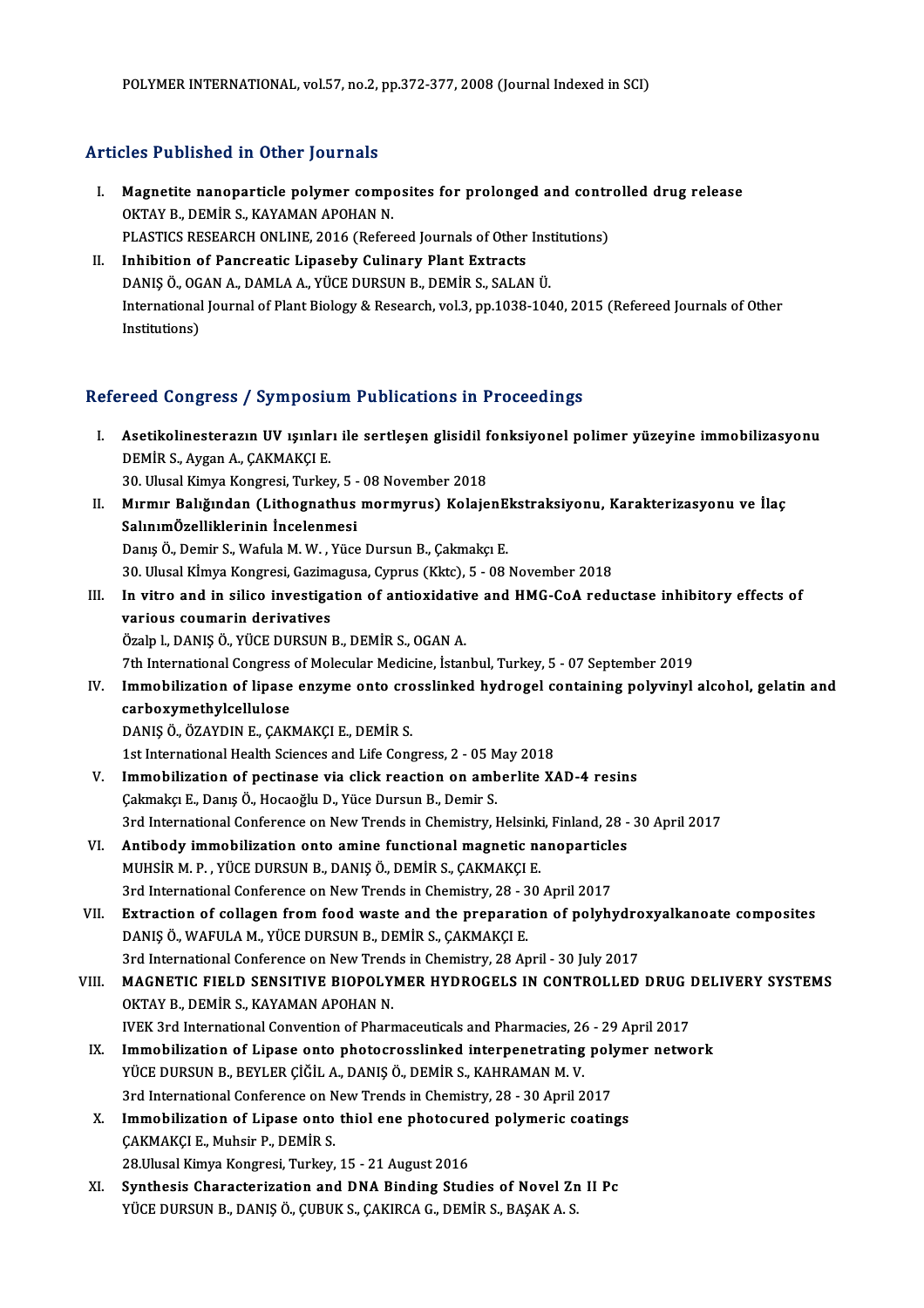28. Ulusal Kimya Kongresi, Mersin, Turkey, 15 - 21 August 2016 XII. In Silico Approach to Monoamine Oxidase A Inhibitory Potential of New Coumarine Derivatives 28. Ulusal Kimya Kongresi, Mersin, Turkey, 15 - 21 August 2016<br>In Silico Approach to Monoamine Oxidase A Inhibitory Potential of<br>Erzincan P., Erdem S., Saçan M., Yüce Dursun B., Danış Ö., Demir S., Ogan A.<br>17th Internation . 17th International Conference on QSAR in Environmental and Health Sciences (QSAR 2016), Florida, United States<br>Of America, 13 - 17 June 2016 Erzincan P., Erdem S., Saçan M.,<br>17th International Conference<br>Of America, 13 - 17 June 2016<br>11PAZ ENZIMININ HV ISINI XITER International Conference on QSAR in Environmental and Health Sciences (QSAR 2016), Florida, United States<br>Of America, 13 - 17 June 2016<br>XIII. LIPAZ ENZIMININ UV IŞINLARIYLA SERTLEŞEN SOL JEL HİBRİT KAPLAMA FİLMLERİNE Of America, 13 - 17 June 2016<br>LİPAZ ENZIMININ UV IŞINLARIYLA SERTLEŞEN :<br>METODU RSM İLE OPTİMAL İMMOBİLİZASYONU<br>Demir S. Döngez D. Beyler Giğil A. Danıs Ö. Yüse Durs LİPAZ ENZİMİNİN UV IŞINLARIYLA SERTLEŞEN SOL JEL HİBRİT KAPLAMA F<br>METODU RSM İLE OPTİMAL İMMOBİLİZASYONU<br>Demir S., Döngez D., Beyler Çiğil A., Danış Ö., Yüce Dursun B., Kahraman M. V. , Ogan A.<br>27 Hlucel Kimya Kongresi 22. METODU RSM İLE OPTİMAL İMMOBİLİZASYONU<br>Demir S., Döngez D., Beyler Çiğil A., Danış Ö., Yüce Dursun B., Kahraman M. V. , Ogan A.<br>27. Ulusal Kimya Kongresi 23-28 Agustos 2015, Çanakkale, Turkey, 23 - 28 December 2015<br>Calakte Demir S., Döngez D., Beyler Çiğil A., Danış Ö., Yüce Dursun B., Kahraman M. V. , Ogan A.<br>27. Ulusal Kimya Kongresi 23-28 Agustos 2015, Çanakkale, Turkey, 23 - 28 December 2015<br>XIV. Galaktosidaz Enziminin UV Işınlarıyla 27. Ulusal Kimya Kongresi 23-28<br>Galaktosidaz Enziminin UV Iş<br>İle Optimal İmmobilizasyonu<br>DANIS Ö Opur S. BEVI ER CİĞİL Galaktosidaz Enziminin UV Işınlarıyla Sertleşen Polimerık Matriks<br>İle Optimal İmmobilizasyonu<br>DANIŞ Ö., Onur S., BEYLER ÇİĞİL A., DEMİR S., KAHRAMAN M. V. , OGAN A.<br>27 Illucal Kimua Kongresi Turkey 22, 28 Aygust 2015 İle Optimal İmmobilizasyonu<br>DANIŞ Ö., Onur S., BEYLER ÇİĞİL A., DEMİR S., KAHRAMAN M. V. , OGAN A.<br>27. Ulusal Kimya Kongresi, Turkey, 23 - 28 August 2015 DANIŞ Ö., Onur S., BEYLER ÇİĞİL A., DEMİR S., KAHRAMAN M. V. , OGAN A.<br>27. Ulusal Kimya Kongresi, Turkey, 23 - 28 August 2015<br>XV. WAG Rij Wistar Albino Glaxo Rijswijk Deneysel Sıçan Modelinde Korteks Proteomlarının<br>Pro 27. Ulusal Kimya Ko<br>WAG Rij Wistar A<br>Profillendirilmes<br>DANIS Ö DEMIR S WAG Rij Wistar Albino Glaxo Rijswijk Deneysel S1<br>Profillendirilmes<br>DANIŞ Ö., DEMİR S., YÜCE DURSUN B., ONAT F., OGAN A.<br>27 Hlucel Kimua Kongresi Turkey, 22, 28 Aygust 2015 Profillendirilmes<br>DANIŞ Ö., DEMİR S., YÜCE DURSUN B., ONAT F., OGAN A.<br>27. Ulusal Kimya Kongresi, Turkey, 23 - 28 August 2015<br>Linez Engiminin IIV Jemlenuyla Sertlesen Sol Jol Hi XVI. Lipaz Enziminin UV Işınlarıyla Sertleşen Sol Jel Hibrit Kaplama Filmlerine Yanıt Yüzey Metodu RSM<br>İle Optimal İmmobilizasyonu 27. Ulusal Kimya Kongresi, Turkey, 23 - 28 August 2015 Lipaz Enziminin UV Işınlarıyla Sertleşen Sol Jel Hibrit Kaplama Filmlerine Yanıt Yü<br>İle Optimal İmmobilizasyonu<br>DEMİR S., Dilek D., BEYLER ÇİĞİL A., DANIŞ Ö., YÜCE DURSUN B., KAHRAMAN M. V. , OGAN A.<br>27 Hivesl Kimya Kangre İle Optimal İmmobilizasyonu<br>DEMİR S., Dilek D., BEYLER ÇİĞİL A., DANIŞ Ö., YÜCE DU!<br>27.Ulusal Kimya Kongresi, Turkey, 23 - 28 August 2015<br>U. 27. Antimikrobiyal Pontidinin Linozomlara Yük DEMİR S., Dilek D., BEYLER ÇİĞİL A., DANIŞ Ö., YÜCE DURSUN B., KAHRAMAN M. V. , OGAN A.<br>27.Ulusal Kimya Kongresi, Turkey, 23 - 28 August 2015<br>XVII. LL 37 Antimikrobiyal Peptidinin Lipozomlara Yüklenmesi Ve Salınımının İnce 27.Ulusal Kimya Kongresi, Turkey, 23 - 28 August 2015<br>LL 37 Antimikrobiyal Peptidinin Lipozomlara Yük<br>Bakır C., ATTAR A., YÜCE DURSUN B., DEMİR S., OGAN A. LL 37 Antimikrobiyal Peptidinin Lipozomlara Yük<br>Bakır C., ATTAR A., YÜCE DURSUN B., DEMİR S., OGAN A.<br>27.Ulusal Kimya Kongresi, Turkey, 23 - 28 August 2015<br>6.ALAKTOSİDAZ ENZİMİNİN UV ISINLARIYLA SER Bakır C., ATTAR A., YÜCE DURSUN B., DEMİR S., OGAN A.<br>27.Ulusal Kimya Kongresi, Turkey, 23 - 28 August 2015<br>XVIII. GALAKTOSİDAZ ENZİMİNİN UV IŞINLARIYLA SERTLEŞEN POLİMERIK MATRİKS ÜZERİNE YANIT<br>YÜZEY METODU BSM İLE OR 27.Ulusal Kimya Kongresi, Turkey, 23 - 28 August 2015<br>GALAKTOSİDAZ ENZİMİNİN UV IŞINLARIYLA SERTLEŞEN POLİMER<br>YÜZEY METODU RSM İLE OPTİMAL İMMOBİLİZASYONU<br>DANIS Ö., ONUR S., BEYLER CİĞİL A., DEMİR S., KAHRAMAN M. V. , OGAN GALAKTOSİDAZ ENZİMİNİN UV IŞINLARIYLA SERTLEŞEN POLİMEF<br>YÜZEY METODU RSM İLE OPTİMAL İMMOBİLİZASYONU<br>DANIŞ Ö., ONUR S., BEYLER ÇİĞİL A., DEMİR S., KAHRAMAN M. V. , OGAN A.<br>27 Hiyesi Kimya Kongresi 22-28 Agustas 2015 Turkay 27.UlusalKimyaKongresi23-28Agustos2015,Turkey,23 -28August2015 DANIŞ Ö., ONUR S., BEYLER ÇİĞİL A., DEMİR S., KAHRAMAN M. V. , OGAN A.<br>27. Ulusal Kimya Kongresi 23-28 Agustos 2015, Turkey, 23 - 28 August 2015<br>XIX. LL 37 antimikrobiyal peptidinin lipozomlara yüklenmesi ve salınımını 27. Ulusal Kimya Kongresi 23-28 Agustos 2015, Turkey, 2<br>LL 37 antimikrobiyal peptidinin lipozomlara yükle:<br>BAKIR C., ATTAR A., YÜCE DURSUN B., DEMİR S., OGAN A.<br>27. Ulusal Kimya Kongresi, Canakkala Turkey, 22., 28. Ay LL 37 antimikrobiyal peptidinin lipozomlara yüklenmesi ve salınım<br>BAKIR C., ATTAR A., YÜCE DURSUN B., DEMİR S., OGAN A.<br>27. Ulusal Kimya Kongresi, Çanakkale, Turkey, 23 - 28 August 2015, pp.618<br>3. Aril Kumarin Türqvlarinin BAKIR C., ATTAR A., YÜCE DURSUN B., DEMİR S., OGAN A.<br>27. Ulusal Kimya Kongresi, Çanakkale, Turkey, 23 - 28 August 2015, pp.618<br>XX. 3 Aril Kumarin Türevlerinin Sentezi Ve İnsan Monoamin Oksidaz A Ve B İnhibitörleri Ola 27. Ulusal Kimya Kongresi,<br>3 Aril Kumarin Türevle<br>Etkilerinin İncelenmesi<br>YÜCE DURSUN B. Sobin E 3 Aril Kumarin Türevlerinin Sentezi Ve İnsan Monoamin Ol<br>Etkilerinin İncelenmesi<br>YÜCE DURSUN B., Şahin E., DANIŞ Ö., DEMİR S., OGAN A., ERDEM S.<br>27 Hlugel Kimua Kongresi Turkey 22, 28 Aygust 2015 Etkilerinin İncelenmesi<br>YÜCE DURSUN B., Şahin E., DANIŞ Ö., DEMİR S., OGAN A.,<br>27. Ulusal Kimya Kongresi, Turkey, 23 - 28 August 2015<br>Salaktasidar onsiminin uyusunlanıyla sartlasan nal XÜCE DURSUN B., Şahin E., DANIŞ Ö., DEMİR S., OGAN A., ERDEM S.<br>27. Ulusal Kimya Kongresi, Turkey, 23 - 28 August 2015<br>XXI. galaktosidaz enziminin uv ışınlarıyla sertleşen polimerikmatriks üzerine yanıt yüzey metodu rsm il 27. Ulusal Kimya Kongresi, T<br>galaktosidaz enziminin u<br>optimalimmobilizasyonu<br>DANIS Ö. SARSAR O. REVI E galaktosidaz enziminin uv ışınlarıyla sertleşen polimerikmatriks üze:<br>optimalimmobilizasyonu<br>DANIŞ Ö., SARSAR O., BEYLER ÇİĞİL A., DEMİR S., KAHRAMAN M. V. , OGAN A.<br>27 Hlucel Kimya Kongresi Canakkala Turkay 22 - 28 Aygust optimalimmobilizasyonu<br>DANIŞ Ö., SARSAR O., BEYLER ÇİĞİL A., DEMİR S., KAHRAMAN M. V. , OGAN .<br>27. Ulusal Kimya Kongresi, Çanakkale, Turkey, 23 - 28 August 2015, pp.716<br>WAC Bij Wister Albine Clave Bijawijk Denevçel Sıcan M DANIŞ Ö., SARSAR O., BEYLER ÇİĞİL A., DEMİR S., KAHRAMAN M. V. , OGAN A.<br>27. Ulusal Kimya Kongresi, Çanakkale, Turkey, 23 - 28 August 2015, pp.716<br>XXII. WAG Rij Wıstar Albino Glaxo Rijswijk Deneysel Sıçan Modelinde Kor 27. Ulusal Kimya Kongresi, Çanakkale, Turkey, 23 - 28 August 2015, pp.716<br>WAG Rij Wıstar Albino Glaxo Rijswijk Deneysel Sıçan Modelinde K<br>Profillendirilmesi WAG Rij Wıstar Albino Glaxo Rijswijk Deneysel Sı<br>Profillendirilmesi<br>DANIŞ Ö., DEMİR S., YÜCE DURSUN B., ONAT F., OGAN A.<br>27 Husel Kimya Kongresi Turkey 22 - 28 Aygust 2015 DANIS Ö., DEMİR S., YÜCE DURSUN B., ONAT F., OGAN A. XXIII. Lipaz enziminin uv ışınlarıyla sertleşen sol jel hibritkaplama filmlerine yanıt yüzey metodu rsm ile<br>optimalimmobilizasvonu 27 Ulusal Kimya Kongresi, Turkey, 23 - 28 August 2015 Lipaz enziminin uv ışınlarıyla sertleşen sol jel hibritkaplama filmlerine yanıt yüzey m<br>optimalimmobilizasyonu<br>DEMİR S., DÖNGEZ D., BEYLER ÇİĞİL A., DANIŞ Ö., YÜCE DURSUN B., KAHRAMAN M. V. , OGAN A.<br>27 Hlusel Kimye Kongre optimalimmobilizasyonu<br>DEMİR S., DÖNGEZ D., BEYLER ÇİĞİL A., DANIŞ Ö., YÜCE DURSUN B., KAHRA<br>27. Ulusal Kimya Kongresi, Çanakkale, Turkey, 23 - 25 August 2015, pp.717<br>Weg rij uvataralbungglave niquyik danavçal ayan modelin DEMİR S., DÖNGEZ D., BEYLER ÇİĞİL A., DANIŞ Ö., YÜCE DURSUN B., KAHRAMAN M. V. , OGAN A.<br>27. Ulusal Kimya Kongresi, Çanakkale, Turkey, 23 - 25 August 2015, pp.717<br>XXIV. Wag rij wıstaralbınoglaxo rıjswıjk deneysel sıçan 27. Ulusal Kimya Kongresi, Çanakkale, Turkey, 23 - 25 August 2015, pp.717<br>Wag rij wıstaralbınoglaxo rıjswıjk deneysel sıçan modelinde korte<br>profillendirilmesi<br>DANIŞ Ö., DEMİR S., YÜCE DURSUN B., ONAT F., OGAN A. Wag rij wıstaralbınoglaxo rıjswıjk deneysel sıçan<br>profillendirilmesi<br>DANIŞ Ö., DEMİR S., YÜCE DURSUN B., ONAT F., OGAN A.<br>27 Hlucel Kimus Kongresi Canakkala Turkay 22, 28 A. 27. Ulusal Kimya Kongresi, Çanakkale, Turkey, 23 - 28 August 2015, pp.499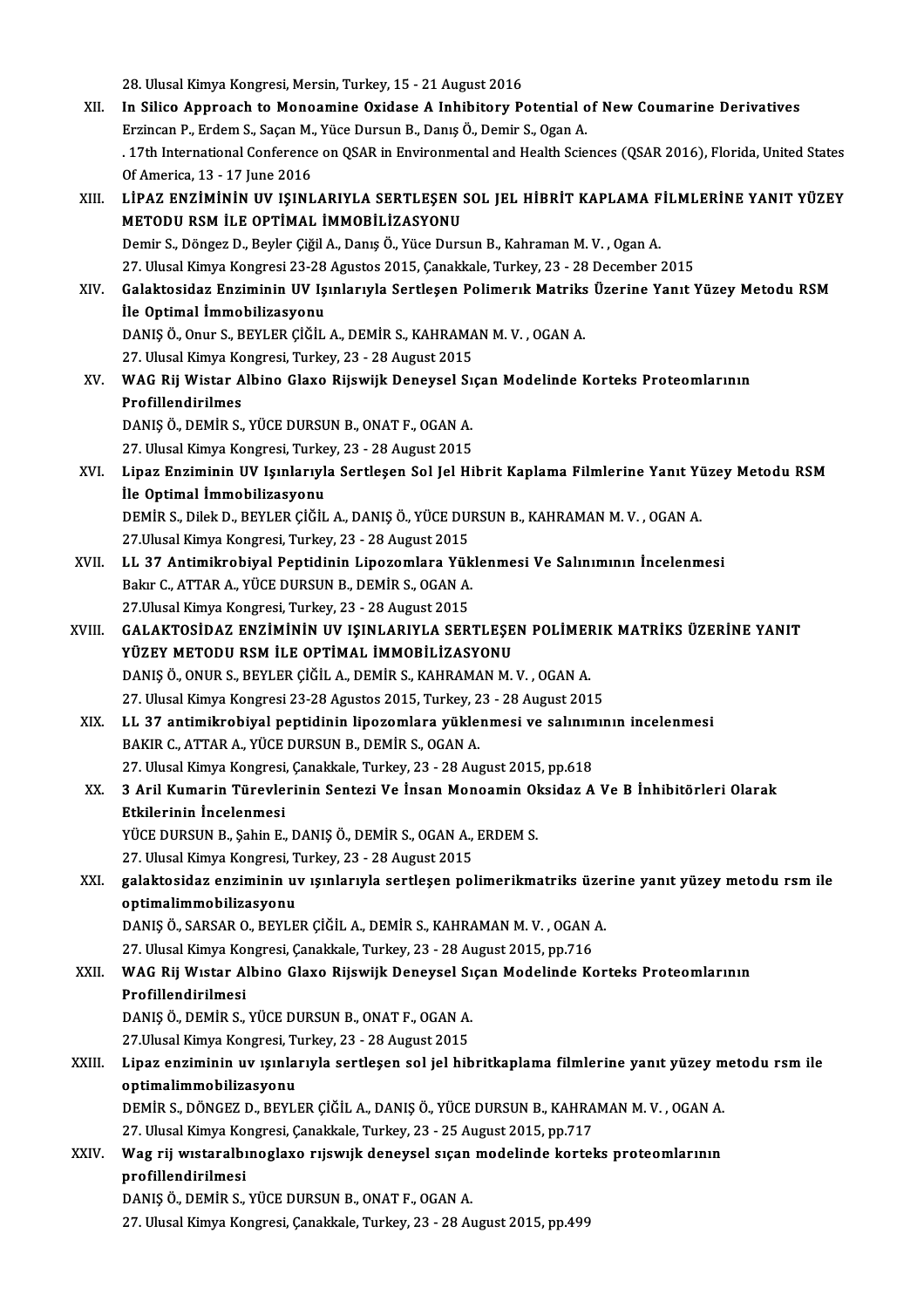| XXV.          | 3 Aril kumarin türevlerinin sentezi ve insan monoamin oksidaz B ve B inhibitörleri olarak etkilerinin<br>incelenmesi                                                                    |
|---------------|-----------------------------------------------------------------------------------------------------------------------------------------------------------------------------------------|
|               | YÜCE DURSUN B., ŞAHİN E., DANIŞ Ö., DEMİR S., OGAN A., ERDEM S.                                                                                                                         |
|               | 27. Ulusal Kimya Kongresi, Çanakkale, Turkey, 23 - 28 August 2015                                                                                                                       |
| XXVI.         | <b>QSAR Models for Antioxidant Activity of New Coumarin Derivatives</b>                                                                                                                 |
|               | ERZİNCAN P., SAÇAN M., YÜCE DURSUN B., DANIŞ Ö., DEMİR S., ERDEM S., OGAN A.                                                                                                            |
|               | 8th International Symposium on Computational Methods in Toxicology and Pharmacology Integrating Internet<br>Resources (CMTPI-2015), 21 - 25 June 2015                                   |
| XXVII.        | Asetilkolinesteraz AChE Enziminin Poliakrilik Asit Esaslı Nanofiber Membran Üzerine Kovalent                                                                                            |
|               | İmmobilizasyonu                                                                                                                                                                         |
|               | ÇAKIROĞLU B., BEYLER ÇIĞİL A., KAHRAMAN M. V., DEMİR S., OGAN A.                                                                                                                        |
|               | Fiziksel Kimya Kongresi, Turkey, 16 - 19 May 2015                                                                                                                                       |
| XXVIII.       | Synthesis Characterization and Investigation of Their DNA Binding Properties of Novel<br>Phthalocyanines                                                                                |
|               | YÜCE DURSUN B., BAŞAK A. S., DANIŞ Ö., ÇUBUK S., ÇAKIRCA G., DEMİR S.                                                                                                                   |
|               | International Congress on Chemical, Biological and Environmental Sciences (ICCBES), Kyoto, Japan, 7 - 09 May<br>2015                                                                    |
| XXIX.         | Synthesis and biological evaluation of benzocoumarin derivatives as human monoamine oxidase A<br>and B inhibitors                                                                       |
|               | DANIŞ Ö., YÜCE DURSUN B., DEMİR S., ALPARSLAN M. M., OGAN A., ERDEM S.                                                                                                                  |
|               | International Congress on Chemical Biological and Environmental Sciences (ICCBES2015), 7 - 09 May 2015                                                                                  |
| XXX.          | Monoamin Oksidaz A ve B inhibitörü olarak tasarlanan yeni kumarin türevleri ile moleküler doking                                                                                        |
|               | ERZİNCAN P., YÜCE DURSUN B., DANIŞ Ö., DEMİR S., ERDEM S., OGAN A.                                                                                                                      |
|               | 3. İlaç Kimyası: İlaç Etken Maddesi Tasarımı Sentezi, Üretimi ve Standardizasyonu Kongresi, Turkey, 20 - 23 March                                                                       |
|               | 2015                                                                                                                                                                                    |
| XXXI.         | Monoamin Oksidaz A ve Bİnhibitörü olarak Tasarlanan Yeni kumarin Türevleri ile Molekuler Doking<br>Erzincan P., Türker Saçan M., YÜCE DURSUN B., DANIŞ Ö., DEMİR S., ERDEM S., OGAN A.  |
|               | 3 Kimya İlaç Kongresi, Jenerik İlaçlar ve Kimyası, Turkey, 20 - 22 March 2015                                                                                                           |
| <b>XXXII</b>  | Monoamin Oksidaz A ve B İnhibitörü Olarak Tasarlanan Yeni Kumarin Türevleri İle Moleküler Doking<br>ERDEM S., ERZİNCAN P., YÜCE DURSUN B., DANIŞ Ö., DEMİR S., OGAN A.                  |
|               | 3. İlaç Kimyası Kongresi, Antalya, Turkey, 20 - 22 March 2015                                                                                                                           |
| <b>XXXIII</b> | Release studies of Rifampicin from Extremely Halophilic Archaeon Haloarcula 2TK2                                                                                                        |
|               | BAKIR C., ATTAR A., OGAN A., DEMİR S., ÇAKMAKÇI E., DANIŞ Ö., BİRBİR M.                                                                                                                 |
|               | International Symposium on Molecular Chemistry, 18 - 19 December 2014                                                                                                                   |
| XXXIV.        | Covalant immobilization of lactase onto UV curable polymeric matrix                                                                                                                     |
|               | SARSAR O., BEYLER ÇİĞİL A., DEMİR S., DANIŞ Ö., OGAN A., KAHRAMAN M. V.                                                                                                                 |
|               | Congress of Chemists and Chemical Engineers of Bosnia and Herzegovina with Internatinal Participation. Sarajevo,                                                                        |
|               | Bosnia and Herzegovina. 10-12 October 2014, SARAYBOSNA, Bosnia And Herzegovina, 10 - 12 October 2014                                                                                    |
| XXXV.         | Covalant immobilization of Lipase ontosol gel hybrid coating films                                                                                                                      |
|               | DÖNGEZ D., BEYLER ÇİĞİL A., DEMİR S., DANIŞ Ö., OGAN A., KAHRAMAN M. V.<br>Congress of Chemists and Chemical Engineers of Bosnia and Herzegovina with Internatinal Participation, SARAY |
|               | BOSNA, Bosnia And Herzegovina, 10 - 12 October 2014                                                                                                                                     |
| <b>XXXVI</b>  | Covalent Immobilization of Lipase onto Sol Gel Hybrid Coating Films                                                                                                                     |
|               | DİLEK D., BEYLER ÇİĞİL A., DEMİR S., DANIŞ Ö., OGAN A., KAHRAMAN M. V.                                                                                                                  |
|               | Congress of Chemists and Chemical Engineers of Bosnia and Herzegovina, 10 - 12 October 2014                                                                                             |
| <b>XXXVII</b> | Covalent Immobilization of Lactase onto UV Curable Polymeric Matrix                                                                                                                     |
|               | ONUR S., BEYLER ÇİĞİL A., DEMİR S., DANIŞ Ö., OGAN A., KAHRAMAN M. V.                                                                                                                   |
|               | Congress of Chemists and Chemical Engineers of Bosnia and Herzegovina, 10 - 12 October 2014                                                                                             |
| XXXVIII.      | Preparation and Properties of Xylanase Immobilization with Functionalized Polyimide Membrane<br>BEYLER ÇİĞİL A., DEMİR S., DANIŞ Ö., KAHRAMAN M.V.                                      |
|               | International Symposium on Advanced Polymeric Materials, Putra World Trade Centre, 13 -16 May 2014 Kuala                                                                                |
|               |                                                                                                                                                                                         |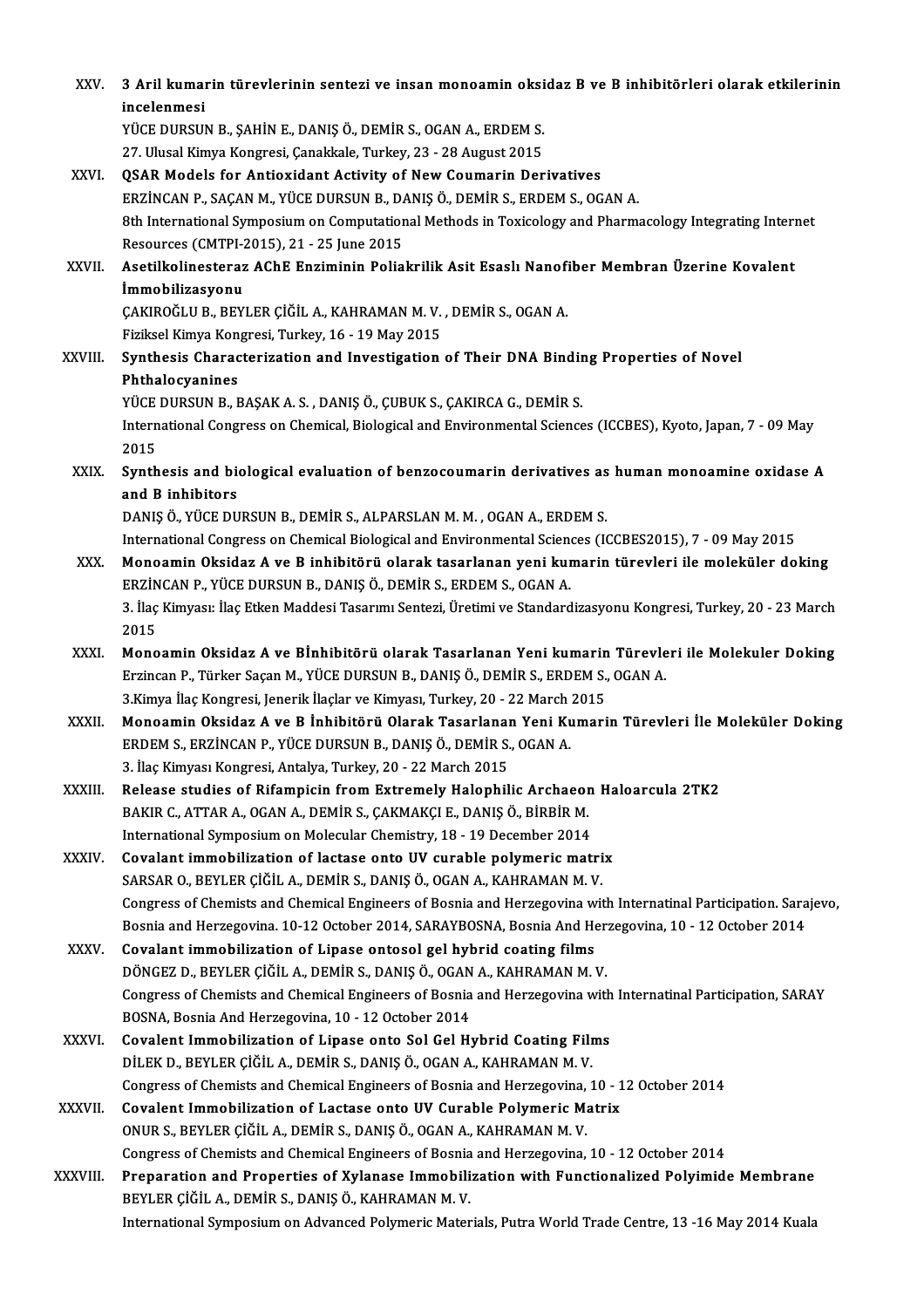Lumpur, MALAYSIA, 13 - 16 May 2014

XXXIX. Molecular Docking of New Coumarin Derivatives as Selective Inhibitors of Monoamine Oxidase A and Lu<br>M<br>Du Molecular Docking of New Coumarin Derivatives as Selectiv<br>B<br>PINAR E., DANIŞ Ö., YÜCE DURSUN B., DEMİR S., ERDEM S., OGAN A.<br>2nd International PAH Drug Design Sumpesium 17, 19 April 2014

<mark>B</mark><br>PINAR E., DANIŞ Ö., YÜCE DURSUN B., DEMİR S., ERDEM S., OGAN A.<br>2nd International BAU Drug Design Symposium, 17 - 19 April 2014<br>Magnetis Napopostisle Insluded Biodesradable Smart Hydro PINAR E., DANIŞ Ö., YÜCE DURSUN B., DEMİR S., ERDEM S., OGAN A.<br>2nd International BAU Drug Design Symposium, 17 - 19 April 2014<br>XL. Magnetic Nanoparticle Included Biodegradable Smart Hydrogels<br>Picer T. CAKMAKCUE, DEMİR S.

- 2nd International BAU Drug Design Symposium, 17 19 April 2014<br>Magnetic Nanoparticle Included Biodegradable Smart Hydro<br>Biçer T., ÇAKMAKÇI E., DEMİR S., KAYAMAN APOHAN N.<br>IUPAC 44th World Chemistry Congress, 11 16 Augus Magnetic Nanoparticle Included Biodegradable Smart<br>Biçer T., ÇAKMAKÇI E., DEMİR S., KAYAMAN APOHAN N.<br>IUPAC 44th World Chemistry Congress, 11 - 16 August 2013<br>The investigation of antibacterial offects of various 4. Biçer T., ÇAKMAKÇI E., DEMİR S., KAYAMAN APOHAN N.<br>IUPAC 44th World Chemistry Congress, 11 - 16 August 2013<br>XLI. The investigation of antibacterial effects of various 4 aryl substituted coumarin derivatives<br>DANIS Ö DEMİR S
- IUPAC 44th World Chemistry Congress, 11 16.<br>The investigation of antibacterial effects o<br>DANIŞ Ö., DEMİR S., ATTAR A., YÜCE DURSUN B.<br>20th EERS CORTESS 6 11 July 2012 The investigation of antibacterial<br>DANIŞ Ö., DEMİR S., ATTAR A., YÜCE D<br>38th FEBS Congress, 6 - 11 July 2013<br>in vitre investigation ob HMC Co. DANIŞ Ö., DEMİR S., ATTAR A., YÜCE DURSUN B.<br>38th FEBS Congress, 6 - 11 July 2013<br>XLII. in vitro investigation oh HMG CoA reductase inhibitory effects of various coumarin derivatives<br>yüce pursun p. panis Ö. pemir s. OCAN A
- 38th FEBS Congress, 6 11 July 2013<br>in vitro investigation oh HMG CoA reduct:<br>YÜCE DURSUN B., DANIŞ Ö., DEMİR S., OGAN A. YÜCE DURSUN B., DANIŞ Ö., DEMİR S., OGAN A.<br>38th FEBS Congress, 6 - 11 July 2013
- XLIII. Alpha-amylase Immobilization on Modified Polyimide Material 38th FEBS Congress, 6 - 11 July 2013<br>Alpha-amylase Immobilization on Modified Polyimide Mater<br>Beyler-Cigil A., ÇAKMAKÇI E., DANIŞ Ö., DEMİR S., KAHRAMAN M. V.<br>11th International Conference on Chemical and Presses Engineeri 11th International Conference on Chemical and Process Engineering (ICheaP), Milan, Italy, 2 - 05 June 2013, vol.32, pp. 1687-1692 Beyler-Cigil A.,<br>11th Internatio<br>pp.1687-1692<br>Amilar Engim 11th International Conference on Chemical and Process Engineering (1<br>pp.1687-1692<br>XLIV. Amilaz Enziminin Nano Kalsiyum Karbonata İmmobilizasyonu<br>KAHRAMAN M.V. DEMİR S. BURCU SEVDA C
- pp.1687-1692<br>Amilaz Enziminin Nano Kalsiyum Karbona<br>KAHRAMAN M.V. , DEMİR S., BURCU SEVDA G.<br>W. Firikaal Kimua Günlari Turkay 12, 15 July 1 Amilaz Enziminin Nano Kalsiyum Karbonata İn<br>KAHRAMAN M. V. , DEMİR S., BURCU SEVDA G.<br>III. Fiziksel Kimya Günleri, Turkey, 12 - 15 July 2012<br>Alfa Amilaz Enziminin Ganraz Bağlı Boliyinil Al III. Fiziksel Kimya Günleri, Turkey, 12 - 15 July 2012
- XAHRAMAN M. V. , DEMİR S., BURCU SEVDA G.<br>III. Fiziksel Kimya Günleri, Turkey, 12 15 July 2012<br>XLV. Alfa Amilaz Enziminin Çapraz Bağlı Polivinil Alkol Poliakrilik Asit Nanofiber Destek Materyali Üzerine<br>Kovalent İmmo Alfa Amilaz Enziminin Çapraz Bağlı Polivin<br>Kovalent İmmobilizasyonu<br>EMRE B., KAHRAMAN M. V. , DANIŞ Ö., DEMİR S.<br>III Fizikeel Kimve Günleri Turkey 12 - 15 July 20
	- Kovalent İmmobilizasyonu<br>EMRE B., KAHRAMAN M. V. , DANIŞ Ö., DEMİR S.<br>III.Fiziksel Kimya Günleri, Turkey, 12 15 July 2012<br>nyastisatlan of naval synthosised saymanına s
	-
- EMRE B., KAHRAMAN M. V. , DANIŞ Ö., DEMİR S.<br>III.Fiziksel Kimya Günleri, Turkey, 12 15 July 2012<br>XLVI. nvestigation of novel synthesized coumarins on oxidative stress<br>ARSI AN N. DEMİR S. DANIS Ö. GÜNDÜZ C. ALBARSI AN M. III.Fiziksel Kimya Günleri, Turkey, 12 - 15 July 2012<br>nvestigation of novel synthesized coumarins on oxidative stress<br>ARSLAN N., DEMİR S., DANIŞ Ö., GÜNDÜZ C., ALPARSLAN M. M. , OGAN A.<br>10th International Sumnesium en Phar ARSLAN N., DEMİR S., DANIŞ Ö., GÜNDÜZ C., ALPARSLAN M. M. , OGAN A.<br>10th International Symposium on Pharmaceutical Sciences (ISOPS-10), Ankara, Turkey, 26 - 29 June 2012 ARSLAN N., DEMİR S., DANIŞ Ö., GÜNDÜZ C., ALPARSLAN M. M. , OGAN A.<br>10th International Symposium on Pharmaceutical Sciences (ISOPS-10), Ankara, Turkey, 26 - 29 June<br>XLVII. Investigation of Efficiency on Oxidative Stress of
- 10th International Symposium on Pharmaceutical Sciences (ISOPS-10), A<br>Investigation of Efficiency on Oxidative Stress of Various Herbs<br>ÇİMEN T., DANIŞ Ö., DEMİR S., SALAN Ü., GÜNDÜZ C., YALÇIN G., OGAN A.<br>10th Internationa Investigation of Efficiency on Oxidative Stress of Various Herbs in<br>CIMEN T., DANIŞ Ö., DEMIR S., SALAN Ü., GÜNDÜZ C., YALÇIN G., OGAN A.<br>10th International Symposium Pharmaceutical Sciences, 26 - 29 June 2012<br>Investigatio CIMEN T., DANIŞ Ö., DEMIR S., SALAN Ü., GÜNDÜZ C., YALÇIN G., OGAN A.<br>10th International Symposium Pharmaceutical Sciences, 26 - 29 June 2012<br>XLVIII. Investigation of Novel Synthesized Coumarins on Oxidative Stress
- 10th International Symposium Pharmaceutical Sciences, 26 29 June :<br>Investigation of Novel Synthesized Coumarins on Oxidative St<br>NAYAT A., DEMİR S., DANIŞ Ö., CİHAN G., ALPARSLAN M. M. , OGAN A.<br>10th International Symposi Investigation of Novel Synthesized Coumarins on Oxidative Stress<br>NAYAT A., DEMİR S., DANIŞ Ö., CİHAN G., ALPARSLAN M. M. , OGAN A.<br>10th International Symposium Pharmaceutical Sciences, 26 - 29 June 2012<br>Investigation of Ef NAYAT A., DEMIR S., DANIŞ Ö., CİHAN G., ALPARSLAN M. M. , OGAN A.<br>10th International Symposium Pharmaceutical Sciences, 26 - 29 June 2012<br>XLIX. Investigation of Efficiency on Oxidative Stress of Various Herbs in Hatay Regi
- 10th International Symposium Pharmaceutical Sciences, 26 29 June 2<br>Investigation of Efficiency on Oxidative Stress of Various Herl<br>TALİN Ç., DANIŞ Ö., DEMİR S., SALAN Ü., CİHAN G., YALÇIN G., OGAN A.<br>10th International S Investigation of Efficiency on Oxidative Stress of Various Herbs in<br>TALİN Ç., DANIŞ Ö., DEMİR S., SALAN Ü., CİHAN G., YALÇIN G., OGAN A.<br>10th International Symposium Pharmaceutical Sciences, 26 - 29 June 2012<br>Profiling of TALIN Ç., DANIŞ Ö., DEMIR S., SALAN Ü., CİHAN G., YALÇIN G., OGAN A.<br>10th International Symposium Pharmaceutical Sciences, 26 - 29 June 2012<br>L. Profiling of cortex membrane proteomes in genetic absence epilepsy GAERS exper
	- 10th International Symposium Pharmaceutical Sciences,<br>Profiling of cortex membrane proteomes in genet<br>YÜCE DURSUN B., DANIŞ Ö., DEMİR S., ONAT F., OGAN A. Profiling of cortex membrane prote<br>YÜCE DURSUN B., DANIŞ Ö., DEMİR S., Ol<br>36th FEBS Congress, 25 - 30 June 2011<br>Assessment of antiexident senesity YÜCE DURSUN B., DANIŞ Ö., DEMİR S., ONAT F., OGAN A.<br>36th FEBS Congress, 25 - 30 June 2011<br>LI. Assessment of antioxidant capacity and radical scavenging activity of various hydroxycoumarin<br>derivatives
	- 36th FEBS Co<br>Assessment<br>derivatives<br>DANIS Ö-DE Assessment of antioxidant capacity and ra<br>derivatives<br>DANIŞ Ö., DEMİR S., YÜCE DURSUN B., CİHAN G.<br>26th EERS CORTESSE 25, 20 June 2011 derivatives<br>DANIŞ Ö., DEMİR S., YÜCE DURSUN B., CİHAN G.<br>36th FEBS Congress, 25 - 30 June 2011
		-
	- LII. Cesitli Kumarin Türevlerinin Antioksidan ve Radikal Tutucu Özelliklerinin İncelenmesi 36th FEBS Congress, 25 - 30 June 2011<br>Çeşitli Kumarin Türevlerinin Antioksidan ve Radikal<br>DANIŞ Ö., DEMİR S., YÜCE DURSUN B., CİHAN G., BULUT M.<br>YYU Hlusel Biyekimya Kongresi Turkey 27 - 30 Ostaber 2 Çeşitli Kumarin Türevlerinin Antioksidan ve Radikal Tut<br>DANIŞ Ö., DEMİR S., YÜCE DURSUN B., CİHAN G., BULUT M.<br>XXII. Ulusal Biyokimya Kongresi, Turkey, 27 - 30 October 2010<br>Identification of Differentiated Brotains In Caer DANIŞ Ö., DEMİR S., YÜCE DURSUN B., CİHAN G., BULUT M.<br>XXII. Ulusal Biyokimya Kongresi, Turkey, 27 - 30 October 2010<br>LIII. Identification of Differentiated Proteins In Gaers By Proteomics Approach<br>CÜNEL A. DANIS Ö. DEMİR S
	- XXII. Ulusal Biyokimya Kongresi, Turkey, 27 30 October 2010<br>Identification of Differentiated Proteins In Gaers By Proteomics Approach<br>GÜNEL A., DANIŞ Ö., DEMİR S., OGAN A., GÜLHAN R., ONAT F., GÜLÇEBİ İDRİZ OĞLU M.<br>2009 Identification of Differentiated Proteins In Gaers By Proteomics Approach<br>GÜNEL A., DANIŞ Ö., DEMİR S., OGAN A., GÜLHAN R., ONAT F., GÜLÇEBİ İDRİZ OĞLU M.<br>2009 Annual Meeting of the American Epilepsy Society, BOSTON, Unite GÜNEL A., DANI<br>2009 Annual Me<br>vol.50, pp.1-158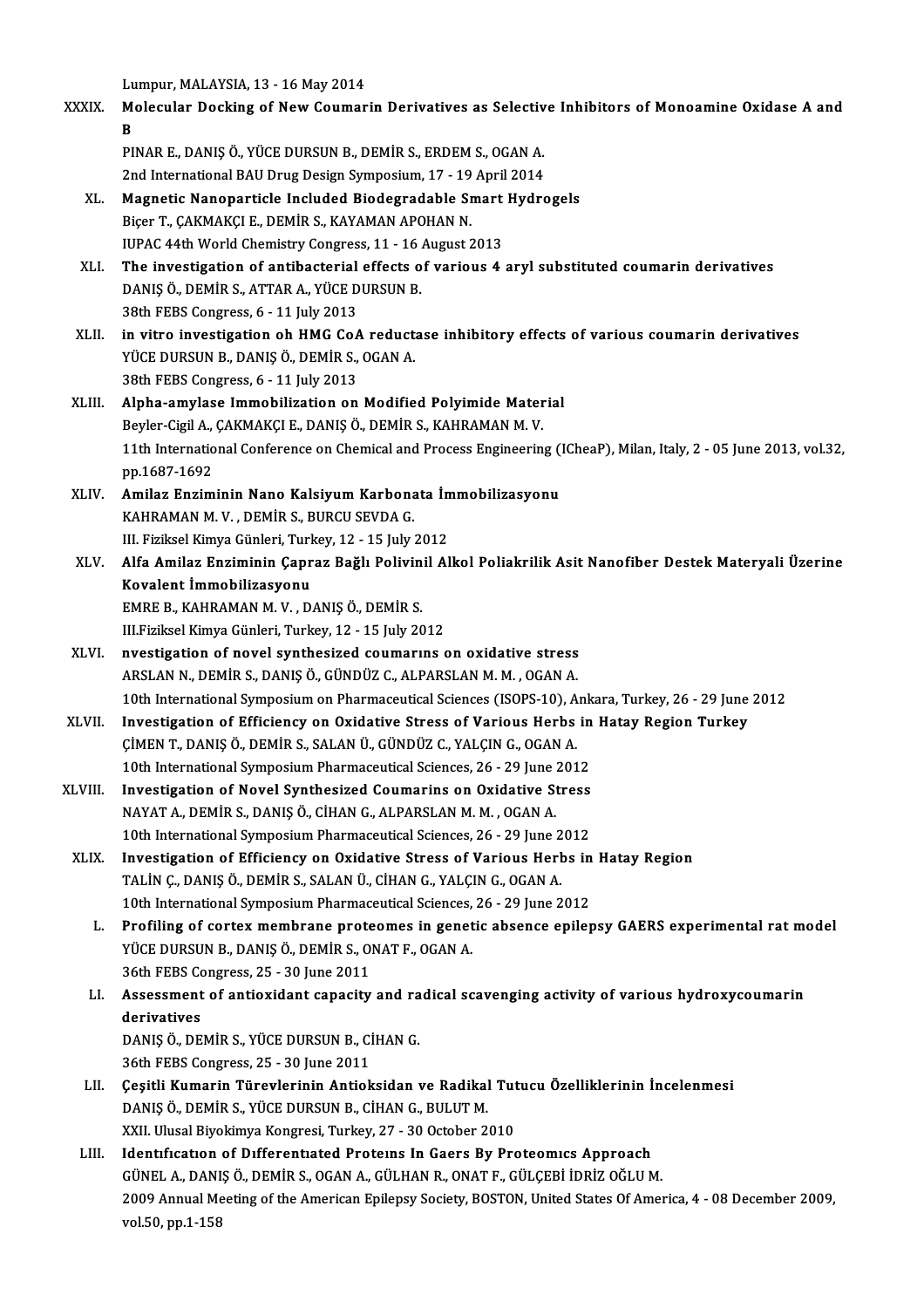| LIV.   | Identification of differentiated proteins in GAERS by proteomics approach                                               |
|--------|-------------------------------------------------------------------------------------------------------------------------|
|        | GÜNEL A., DANIŞ Ö., DEMİR S., OGAN A., REZZAN A., ONAT F., GÜLÇEBİ İDRİZ OĞLU M.                                        |
|        | 28th International Epilespy Congress Budapest, 28 June - 01 July 2009                                                   |
| LV.    | Proteomiks yaklaşımı kullanılarak GAERS lerde farklılaşan proteinlerin kodlanması                                       |
|        | GÜNEL A., DANIŞ Ö., DEMİR S., OGAN A., GÜLHAN R., ONAT F., GÜLÇEBİ M.                                                   |
|        | 8. Ulusal Sinirbilimleri Kongresi, Turkey, 18 - 22 April 2009                                                           |
| LVI.   | Release of Rifampicin from Archaeasomes Prepared from Haloarcula 2TK2 Strain<br>OGAN A., UĞURLU S., DEMİR S., BİRBİR M. |
|        | XII. International Congress of Bacteriology and Applied Microbiology, İstanbul, Turkey, 5 - 09 August 2008              |
| LVII.  | Release of Rifamicin from Archaeosomes Prepared from Haloarcula 2TK2 Strain                                             |
|        | OGAN A., SEVINÇ U., DEMIR S., BIRBIR M.                                                                                 |
|        | XII. International Congress of Bacteriology and Applied Microbiology, 5 - 09 August 2008                                |
| LVIII. | The Profile of the Hippocampus Cortex and Thalamus Proteomes in the Genetic Absence Epilepsy<br><b>GAERS</b>            |
|        | DEMİR S., DANIŞ Ö., GÜLHAN R., GÜNEL A., GÜLÇEBİ İDRİZ OĞLU M., OGAN A., ONAT F.                                        |
|        | Experimental Model. Idiopathic Generalized Epilepsies (IGE): Developmental Aspects; Bridging Basic Science and          |
|        | Clinical Research, Antalya, Turkey, 3 - 06 October 2007                                                                 |
| LIX.   | Determination and Identification of Epilepsy Related Proteins in GAERS Epilepsy Model by Proteome                       |
|        | Analysis                                                                                                                |
|        | DANIŞ Ö., DEMİR S., OGAN A., REZZAN A., ONAT F., GÜLÇEBİ İDRİZ OĞLU M.                                                  |
|        | HUPO 6th Annual World Congress, 6 - 10 October 2007                                                                     |
| LX.    | Preparation and drug release behaviour of monovinyl beta cyclodextrin PEG diacrylate HEMA                               |
|        | hydrogels<br>BORA N., KAHRAMAN M. V., DEMİR S., KAYAMAN APOHAN N., OGAN A.                                              |
|        | 31st FEBS Congress Molecules in Health& Disease, 24 - 29 June 2006                                                      |
| LXI.   | Release of Intrinsic Factor and vitamin B12 from PLGA Microspheres                                                      |
|        | DEMİR S., OGAN A., KAYAMAN APOHAN N.                                                                                    |
|        | International Symposium on Medicinal Chemistry Research and Develoment September, 28 September - 01                     |
|        | October 2005, pp 82                                                                                                     |
| LXII.  | Release of intinsic factor and vitamin B12 from PLGA microspheres                                                       |
|        | DEMİR S., OGAN A., KAYAMAN APOHAN N.                                                                                    |
|        | International Symposium on Medicinal Chemistry Research and Development. MCRD 2005, AYDIN-KUŞADASI,                     |
|        | Turkey, 18 - 21 September 2005                                                                                          |
| LXIII. | Determination of Alterations in Protein Profiles of Brain Tissues of Experimental Epilepsy Models by                    |
|        | <b>Proteome Analysis</b>                                                                                                |
|        | DANIŞ Ö., DEMİR S., REZZAN G. A., GÜNEL A., ONAT F., OGAN A.                                                            |
|        | 31st FEBS Congress Molecules in Health& Disease, 24 - 29 June 2006                                                      |
| LXIV.  | Determination of alterations in protein profiles of brain tissue of experimental epilepsy models by                     |
|        | proteome analysis                                                                                                       |
|        | DANIŞ Ö., DEMİR S., GÜLHAN R., GÜNEL A., ONAT F., OGAN A.                                                               |
| LXV.   | 31st FEBS Congress. Molecules in Health & Disease, İstanbul, Turkey, 23 - 29 June 2005, vol.273, pp.77-367              |
|        | Investigation of Vitamin B12 Binding proteins in Red Beet Juice                                                         |
|        | OGAN A., HURİYE K. K., DEMİR S., GENCER Ö., GÜNEL A., MİNE E.                                                           |
|        | 17. Ulusal Biyokimya Kongresi, Turkey, 24 - 27 June 2002                                                                |
| LXVI.  | DNOC nin 4 6 Dinitro o Cresol Apsergiles Niger den Elde Edilmiş Sellulaz Enzimi Üzerine Etkisi                          |
|        | OGAN A., DEMIR S., AYDIN A.                                                                                             |
|        | XIV. Ulusal Kimya Kongresi, Turkey, 10 - 15 September 2000                                                              |

Supported Projects